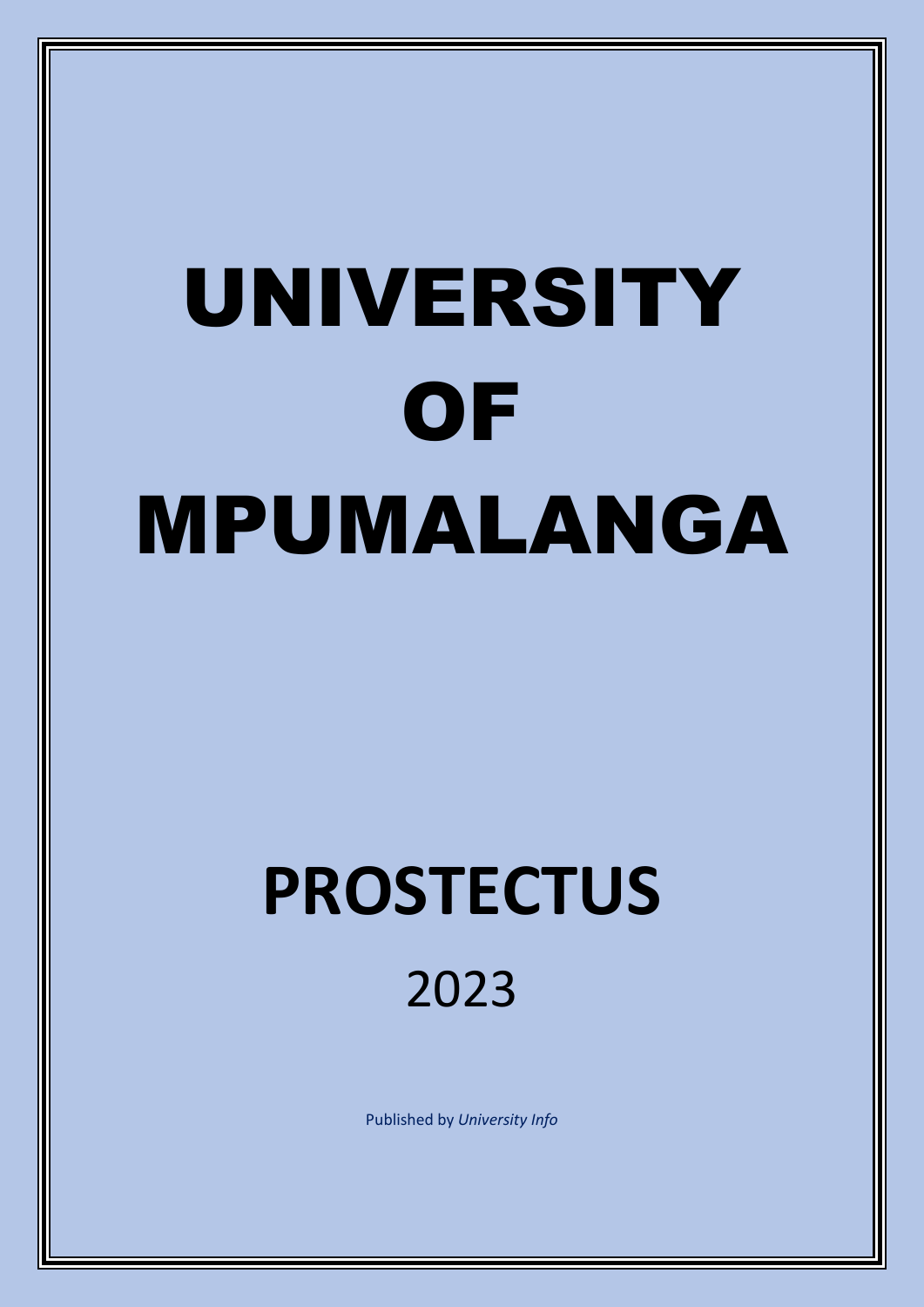### **Faculties and Schools**

The academic structure at the University of Mpumalanga comprises of Faculties and Schools. Each qualification is located in a single School and Schools are grouped into Faculties. At present the University has three formally constituted Faculties being the Faculty of Agriculture and Natural Sciences, the Faculty of Education and the Faculty of Economics, Development and Business Management, and 8 Schools.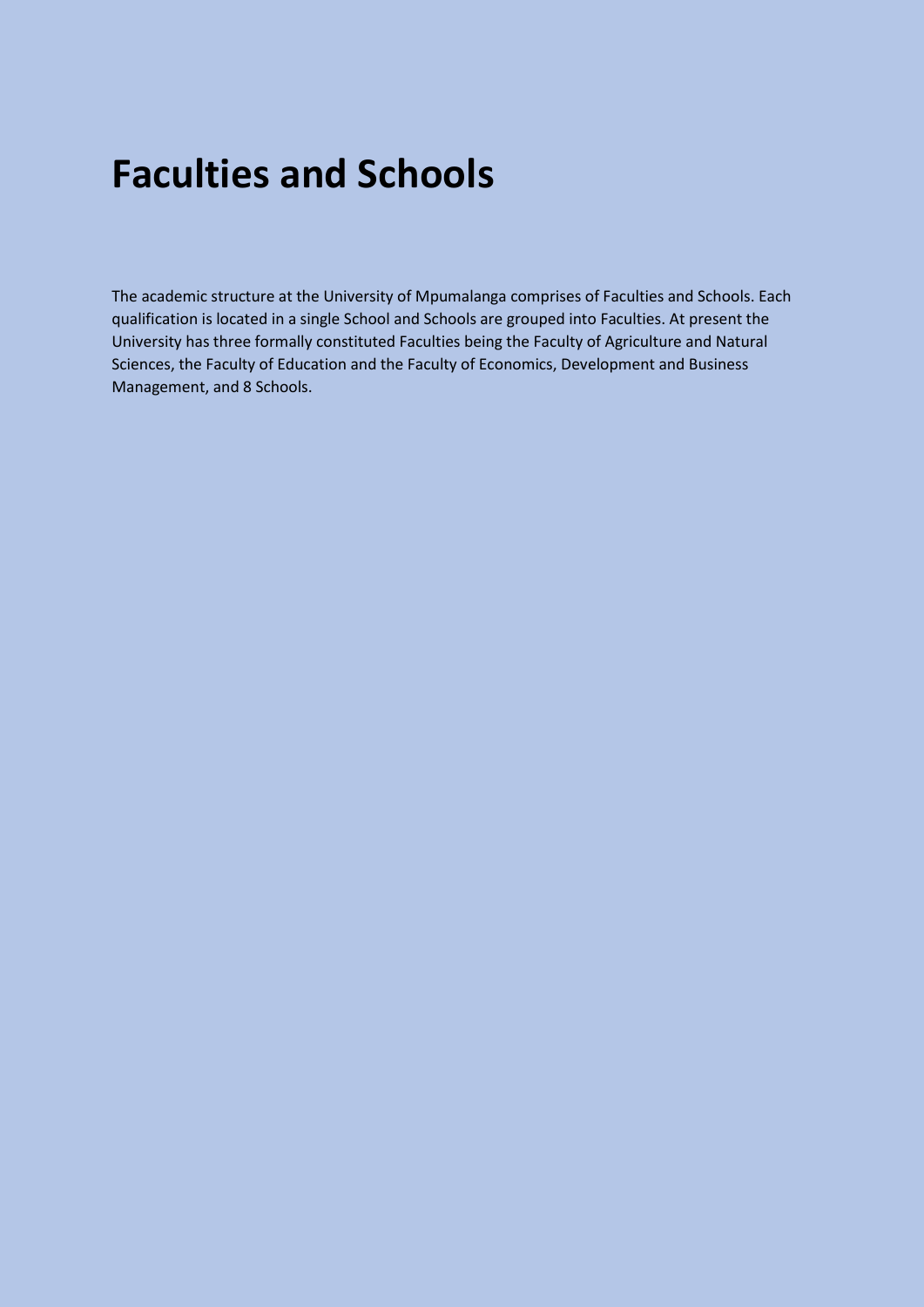# FACULTY OF AGRICULTURE AND NATURAL SCIENCES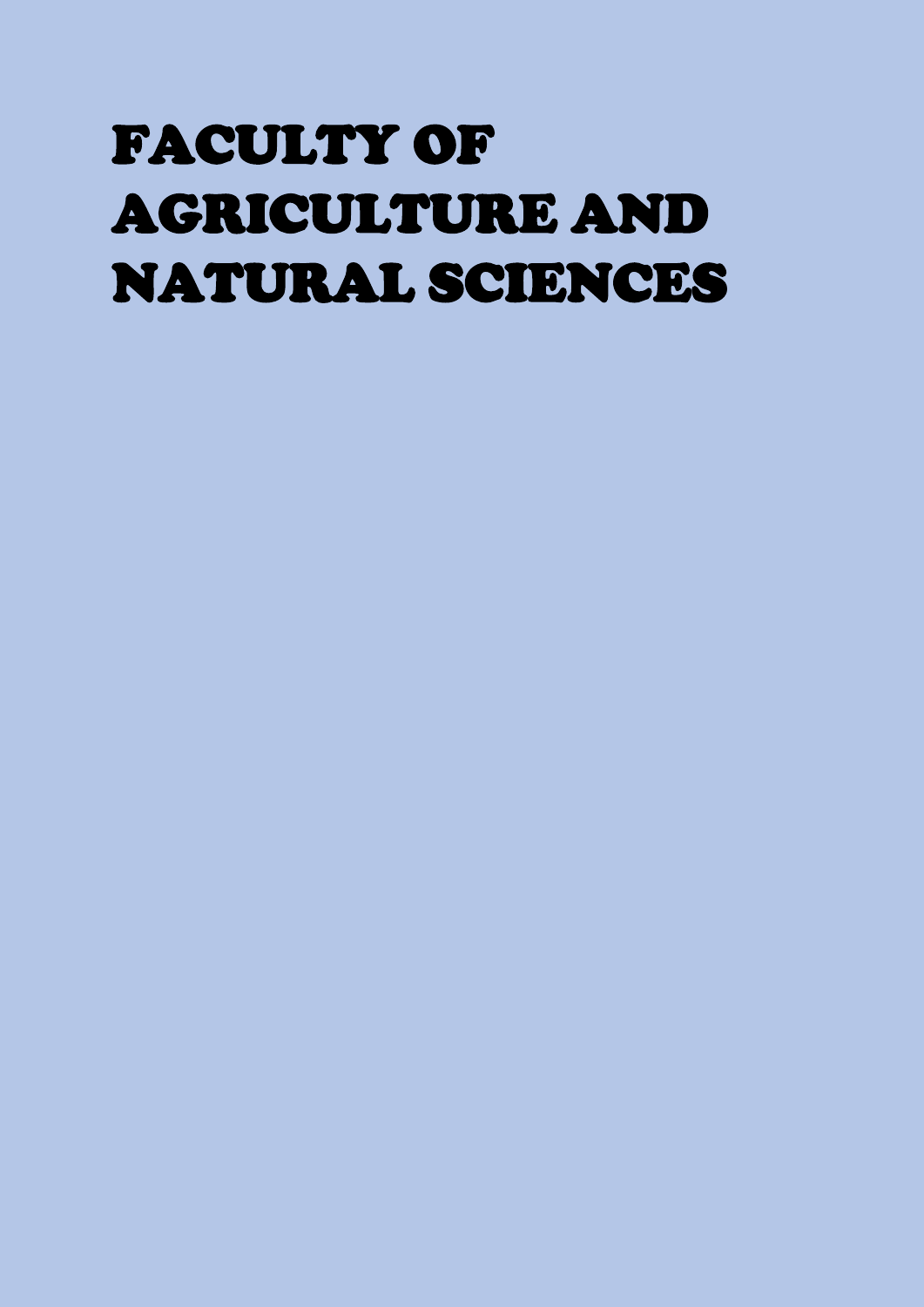### **School of Agricultural Sciences**

### Undergraduate

### **Diploma in Agriculture in Plant Production**

### **Programme Description**

The Diploma in Agriculture programme is a three-year qualification. The first two years are taught on-site at the Mbombela Campus of the UMP by mostly staff from the School of Agricultural Sciences but also include staff from the School of Computational and Mathematical Sciences (SCMS). The programme aims to facilitate creativity, promote critical thinking in the agricultural field and ultimately produce competent and skilled agricultural technicians including farm managers and owners (Entrepreneur) in specialised sub-fields of plant production. Hence, the programme focuses on plant production, agronomy of field and horticultural crops, vegetable and fruit production. Water and farm management also constitute core areas of study covered in the programme. Students registered on this programme are given lectures driven by the use of technology, undertake both field and laboratory based practical activities, submit a range of written and oral assignments, and offered various opportunities to attend field trips to a number of commercial farms and pack houses. They are also exposed and provided opportunity to conduct individual research projects in their final year on which comprehensive scientific reports are provided and submitted under close supervision. Candidates looking for a career in this field need to be hard working and have a passion for agriculture and entrepreneurship. The third year is completed on the farm to provide experiential training (farm level experience) in the form of work integrated learning (WIL).

### **Admission Requirements**

The minimum requirements for admission to a Diploma must be met. In addition, students will have the following:

National Senior Certificate

### **Minimum Admission Points Score (APS):**

- Admission points score (APS): 23 with Mathematics or 24 with Mathematic Literacy
- English (home language or first additional language): Level 4
- Mathematics: Level 3 or Mathematical Literacy: Level 4
- Agriculture or Geography or Life Science: Level 4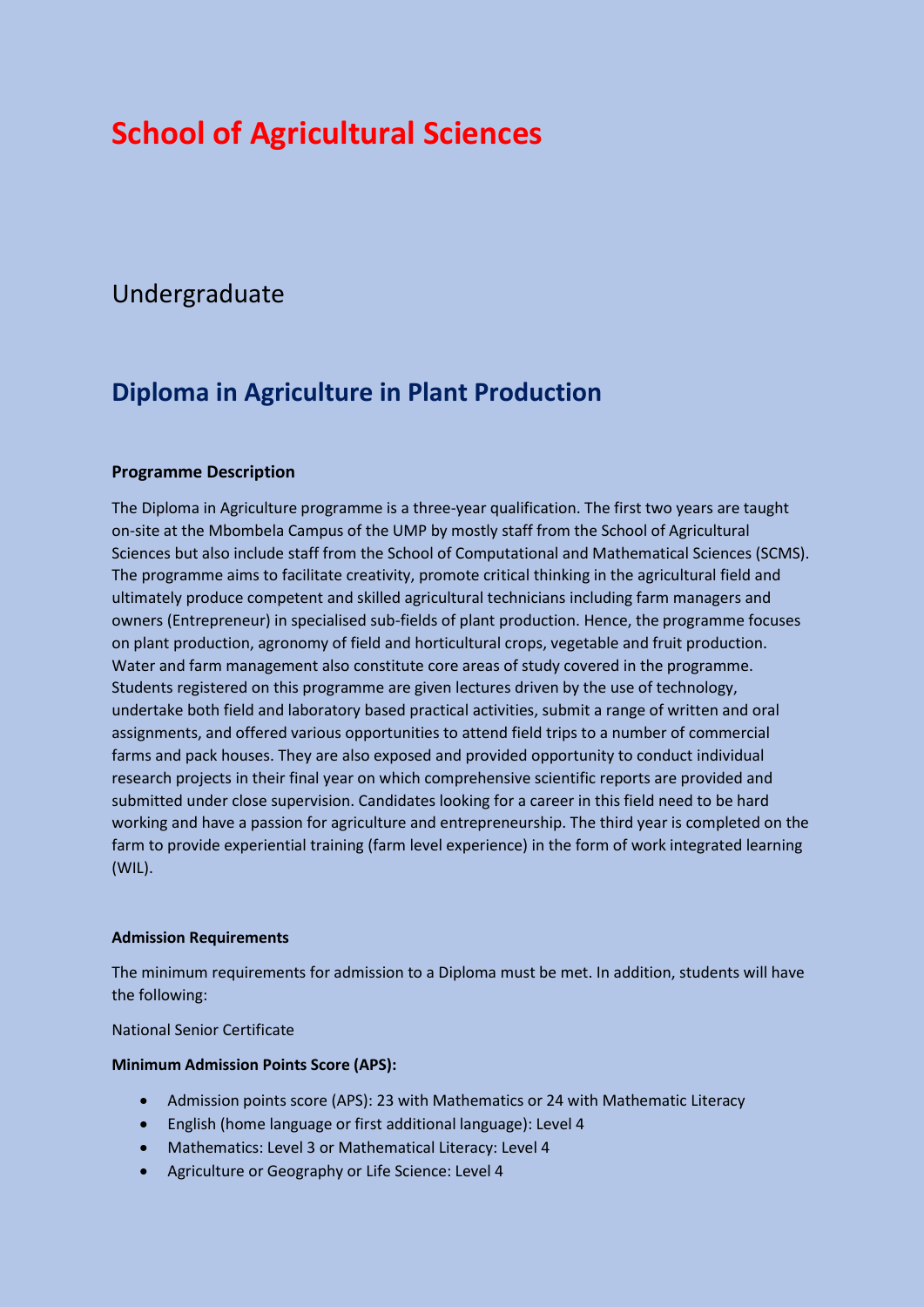### **NC(V) level 4**

Applicants must have completed an NC(V) level 4 in Primary Agriculture with:

- English (home language or first additional language): ≥ Level 4 (50 59%).
- Mathematics: ≥ Level 3 (40 49%) or Mathematical Literacy: ≥ Level 6 (70 79%).

### **Diploma in Animal Production**

#### **Programme Description**

Of necessity, contemporary animal agriculture must ensure efficient production of quality products while employing humane and environmentally friendly production systems. This curriculum will impart knowledge on how environment affects productivity, how physiology affects growth and reproduction, and how food quality, production and performance can be improved through animal breeding and carefully considered nutritional and other strategies. Students of this Animal Production diploma will also study animal behaviour, housing and management systems that promote optimal welfare for animals reared in captivity. To tie all this together, this curriculum interrogates sustainable animal agriculture issues in modern times when factors such as climate change and the increasingly discerning consumer, are major influences on how we rear and use animals for food production. This University of Mpumalanga diploma is, therefore, an exciting 21st century Animal Production curriculum designed to empower the graduate to be a life-long learner who can function at the epicentre of contemporary animal agriculture and its attendant challenges.

#### **Admission Requirements**

#### **National Senior Certificate**

- Admission Points Score (APS): 24 with mathematics or 27 with Mathematic Literacy
- English (home language or first additional language): Level 4
- Mathematics: Level 3 or Mathematical Literacy: Level 6
- Physical Science: Level 3
- Life Sciences or Agriculture: Level 4

#### **NC(V) level 4**

- Applicants must have completed an NC(V) level 4 in Primary Agriculture with:
- English (home language or first additional language): ≥ Level 4 (50 59%).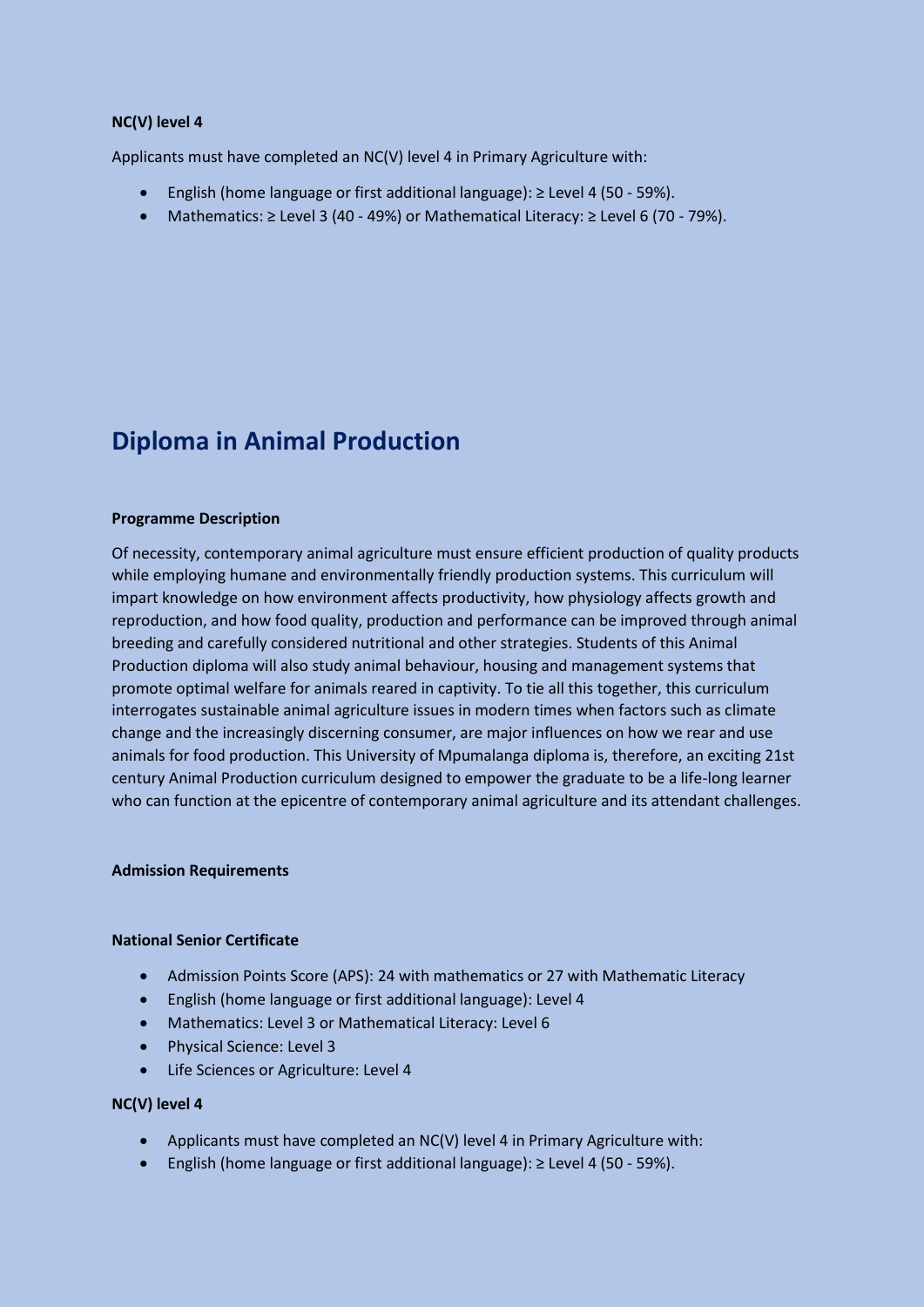Mathematics: ≥ Level 3 (40 - 49%) or Mathematical Literacy: ≥ Level 6 (70 - 79%).

### **Advanced Diploma in Agriculture in Post Harvest Technology**

#### **Programme Description**

The programme aims to maintain quality of agricultural produce throughout the value chain, i.e., after harvest, at packing, transporting, processing and marketing. Therefore, this curriculum will introduce students to basic and advanced principles and methods of quality preservation and agroprocessing of meat products, fruits, vegetables and ornamental crops. In addition, the curriculum will explore issues of international trade and quality assurance. Moreover, our post-harvest experiential learning module will expose the students to project management skills in real-time. Currently, no other South African university offers a specific programme on post-harvest handling and agro-processing. Based on this fact, the University of Mpumalanga's Advanced Diploma in Agriculture in Post-Harvest Technology offers a new and exciting opportunity for students, government, private businesses, small-scale farmers and the civil society.

#### **Admission Requirements**

NQF level 6: Diploma or Bachelor degree in Agriculture or related field.

### **Advanced Diploma in Agriculture in Agricultural Extension**

#### **Programme Description**

The Advanced Diploma in Agriculture in Agricultural Extension programme at University of Mpumalanga (UMP) aims to equip agricultural extension practitioners with the skills, knowledge and attitude needed to contribute to building the capacity of farmers to innovate and to engage in market-oriented sustainable agricultural production, diversification of products and value adding.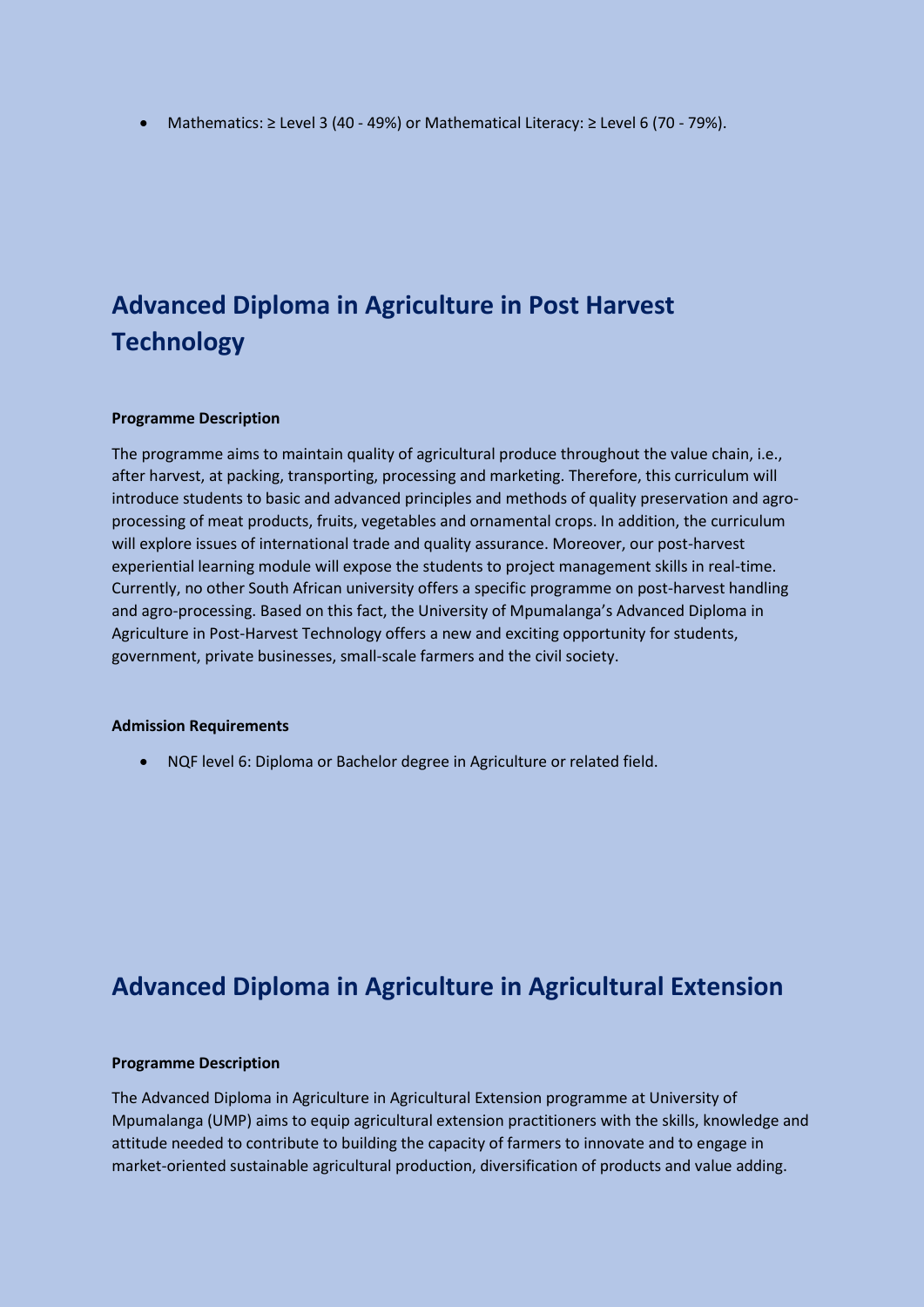Graduates will contribute to strengthening the capacity of the nation to meet its agricultural objectives. Graduate will contribute to the country's demand for professional practitioners that can participate in leading through the complex world of agricultural and rural transformation while at the same time supporting and helping farmers to expand agricultural activity and production through sound training and advisory services, information dissemination and the use of information telecommunication technology. Upon completion of the study, graduates could be employed as extension practitioners, farm managers, agricultural advisors, agricultural consultants, and community development agents etc.

### **Admission Requirements**

The minimum entry requirement for the Advanced Diploma in Agricultural Extension programme is a Level 6 Diploma in Agriculture and any other related Diploma qualification. Applicants with a Bachelors' Degree in Agriculture who wish to study agricultural extension will also be considered. Applicants should at least have a minimum of 60% overall average on their diploma courses. Applicants with post graduates qualification in Agriculture and need to improve their knowledge in Agricultural Extension will also be considered. Students who successfully complete Advanced Diploma in Agricultural Extension will be able to apply for admission to Postgraduate Diploma (PGDIP) in Agricultural Extension and Rural Resource Management at UMP.

### **Advanced Diploma in Agriculture in Agricultural Production Management**

### **Programme Description**

This curriculum is designed to advance the skills of students who already have a qualification in agricultural production at NQF 6. The programme aims to provide further training and skills for students in agricultural production and management of animals, field and horticultural crops. The curriculum will further empower students with sound understanding and application of innovative agricultural practices including information communication technology as drive towards the fourth industrial revolution (4IR) as drivers to promoting increase and sustainable agricultural production, and guarantee food security. Moreover, the curriculum seeks to strengthen students' knowledge on advanced concepts and scientific innovations of project management within agricultural systems. In addition, students are exposed to practical crop management through yearlong experiential learning module. This component of the curriculum allows students to improve on project planning, monitoring, problem solving, management, communication (writing and presenting), analysis,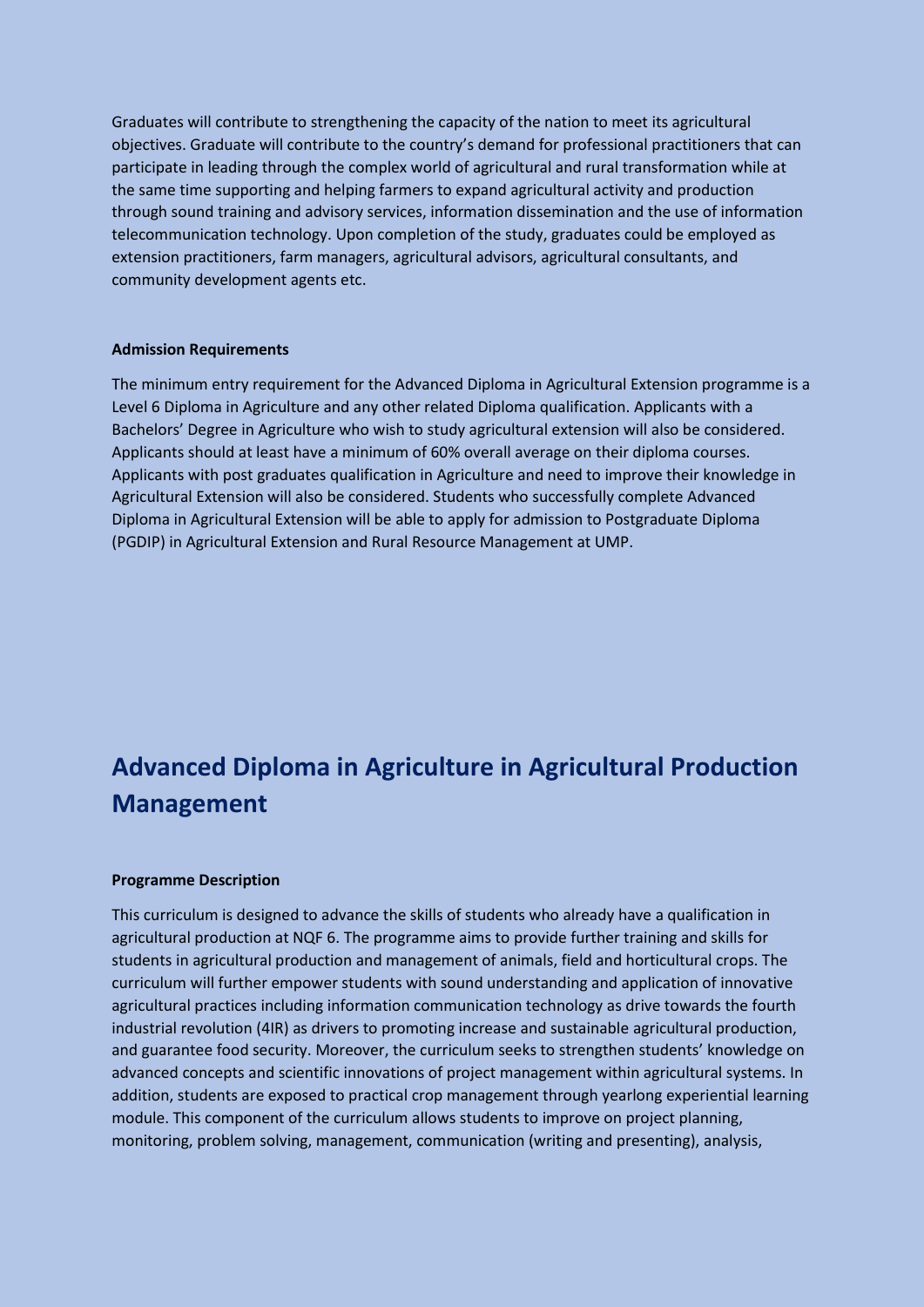reflection, and understanding of the requirements for both local and international markets including global agricultural practices (Global GAP).

#### **Admission Requirements**

NQF level 6: Diploma or Bachelor degree in Agriculture or related field.

### **Bachelor of Agriculture in Agricultural Extension and Rural Resource Management**

#### **Programme Description**

The Bachelor of Agriculture (Agricultural Extension & Rural Resources Management) was developed to address the changing agricultural landscape in South Africa. The changes redirect agriculture to the majority population which has been marginalised and generally denied meaningful access to the agricultural sector of the South African economy. This vision for agriculture requires agricultural extension practitioners who can facilitate the establishment of self-reliant farmers who are contributing to widespread prosperity.

#### **Admission Requirements**

The minimum requirements for admission to a Bachelor's Degree must be met. In addition, students will have the following:

#### **National Senior Certificate:**

- Admission Points Score (APS): 26 with mathematics or 28 with Mathematic Literacy
- English (home language or first additional language): Level 4.
- Mathematics: Level 4 or Mathematical Literacy: Level 6.
- Agricultural Science or Life Science: Level 4
- Physical Science: Level 4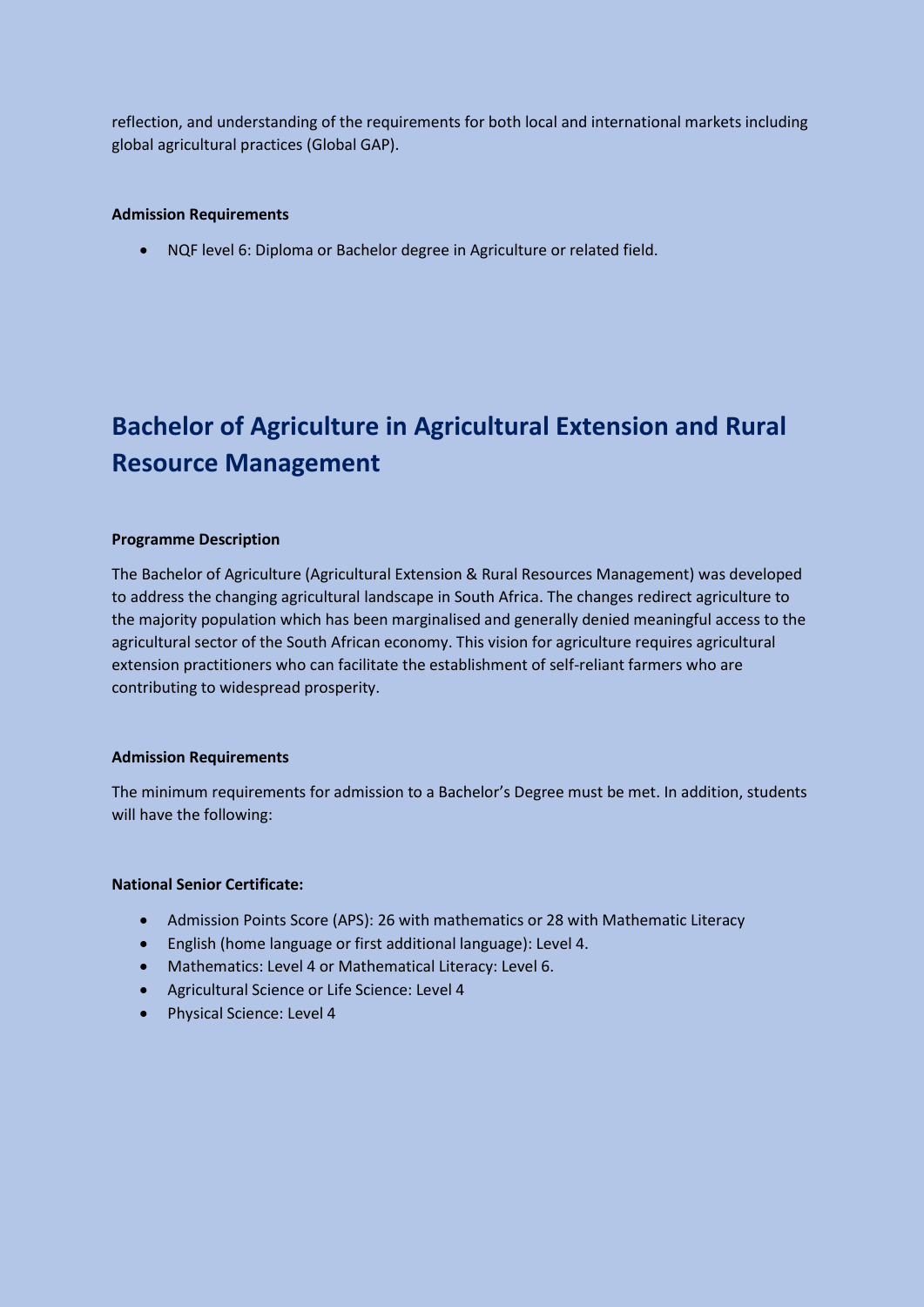### **Bachelor of Science in Agriculture**

### **Programme Description**

The Bachelor of Science (BSc) in Agriculture is a four year undergraduate degree programme with its first cohort enrolled in 2016. The programme fits under the hard-applied and life system category. Scientific knowledge in Agricultural production is a critical skill identified in the National Development Plan (NDP). Graduates of the BSc (Agriculture) will contribute to enhancing the quality and effectiveness of agricultural production, research, technology innovation and development. They will contribute to meeting the demand for professional scientists who can lead South African agriculture through the complex world of agricultural and rural transformation whilst expanding commercial agricultural activity and productivity.

### **Admission Requirements**

The minimum requirements for admission to a Bachelor's Degree must be met. In addition, students will have the following:

### **National Senior Certificate:**

- Admission Points Score (APS): 30 with mathematics or 30 with Mathematic Literacy
- English (home language or first additional language): Level 4
- Mathematics: Level 4 or Mathematical Literacy: Level 6
- Life Sciences/Biology/Agriculture: Level 4
- Physical Sciences: Level 4
- Any other relevant subjects e.g. Geography: Level 4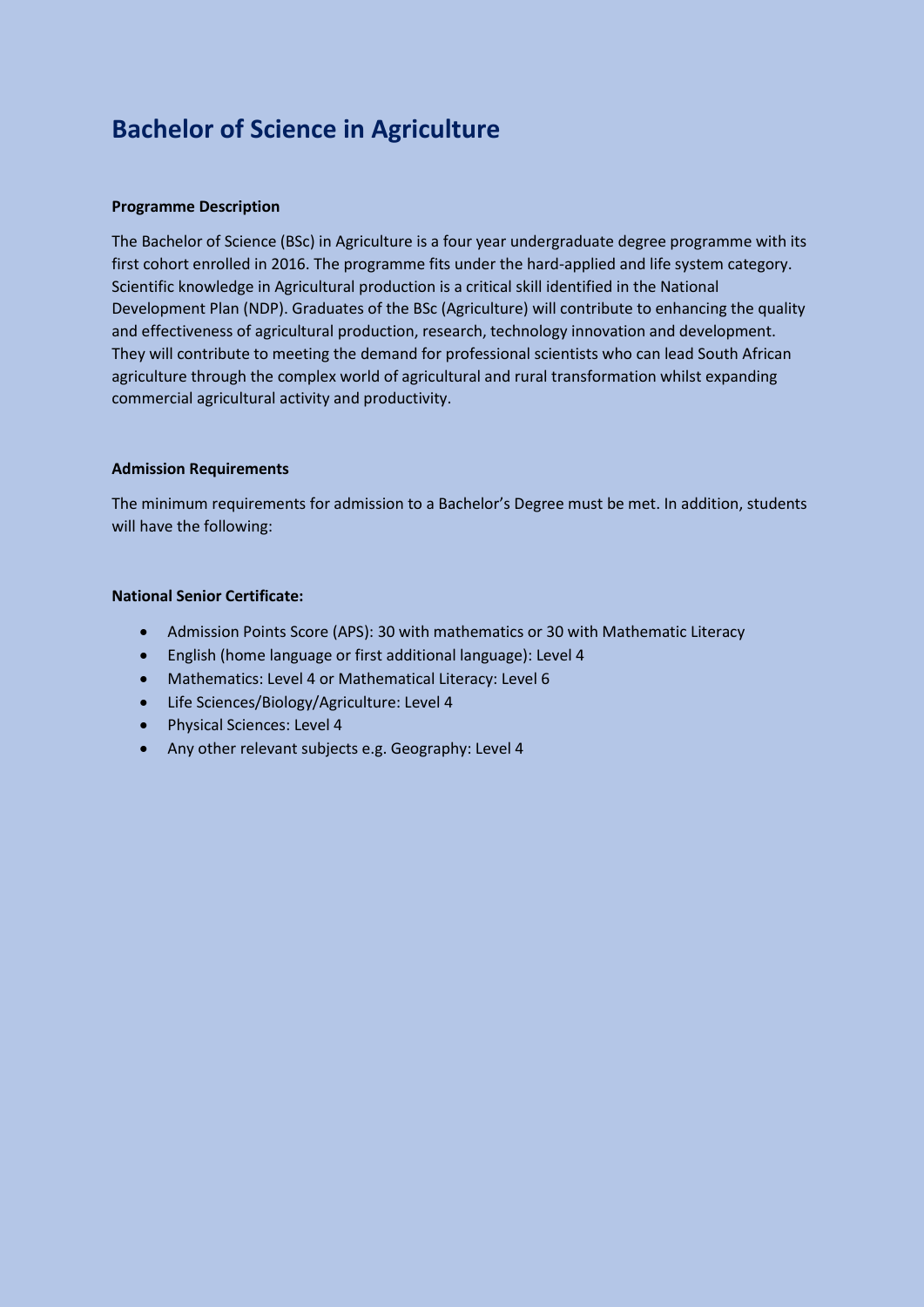### **School of Biology and Environmental Sciences**

### Undergraduate

### **Diploma In Nature Conservation**

### **Programme Description**

The Diploma in Nature Conservation is designed to build on the strategic and geographic advantage that the Mpumalanga Province has in the field of Nature Conservation. Nature conservation helps ensure the sustainability of protected areas, nature reserves, game parks and natural tourist attractions. Economic growth and the growth of the conservation industry increase employment opportunities and this requires effective management. The Diploma in Nature Conservation includes a combination of theory and practical skills in conservation ecology and the management of natural resources. There is also a strong focus on the inclusion of people in conservation management. During the third year of study, students gain work experience and work in teams with industry experts as part of their work integrated learning (WIL). Completion of the Diploma in Nature Conservation will provide an important opportunity for progression for those students who wish to continue with their studies at the University of Mpumalanga. It will also provide a route into further postgraduate studies (Advanced Diploma, Post-Graduate Diploma, Masters and Doctoral studies).

### **Admission Requirements**

The minimum requirements for admission are:

#### **NSC:**

- Admission Points Score of 30 or more.
- Minimum NSC requirements for diploma entry must be met.
- English (home language or first additional language) on at least level 4 (50 59%).
- NSC achievement rating of at least 2 (30 39%) for Mathematics or 3 (40 49%) for Mathematical Literacy.
- Recommended subjects: Life Sciences (4) and Geography (4)

### **NC(V) Level 4**

- Applicants must have completed an NC(V) level 4 in Primary Agriculture with:
- English (home language or first additional language) on at least level 4 (50 59%).
- Rating of at least 2 (30 39%) for Mathematics or 3 (40 49%) for Mathematical Literacy.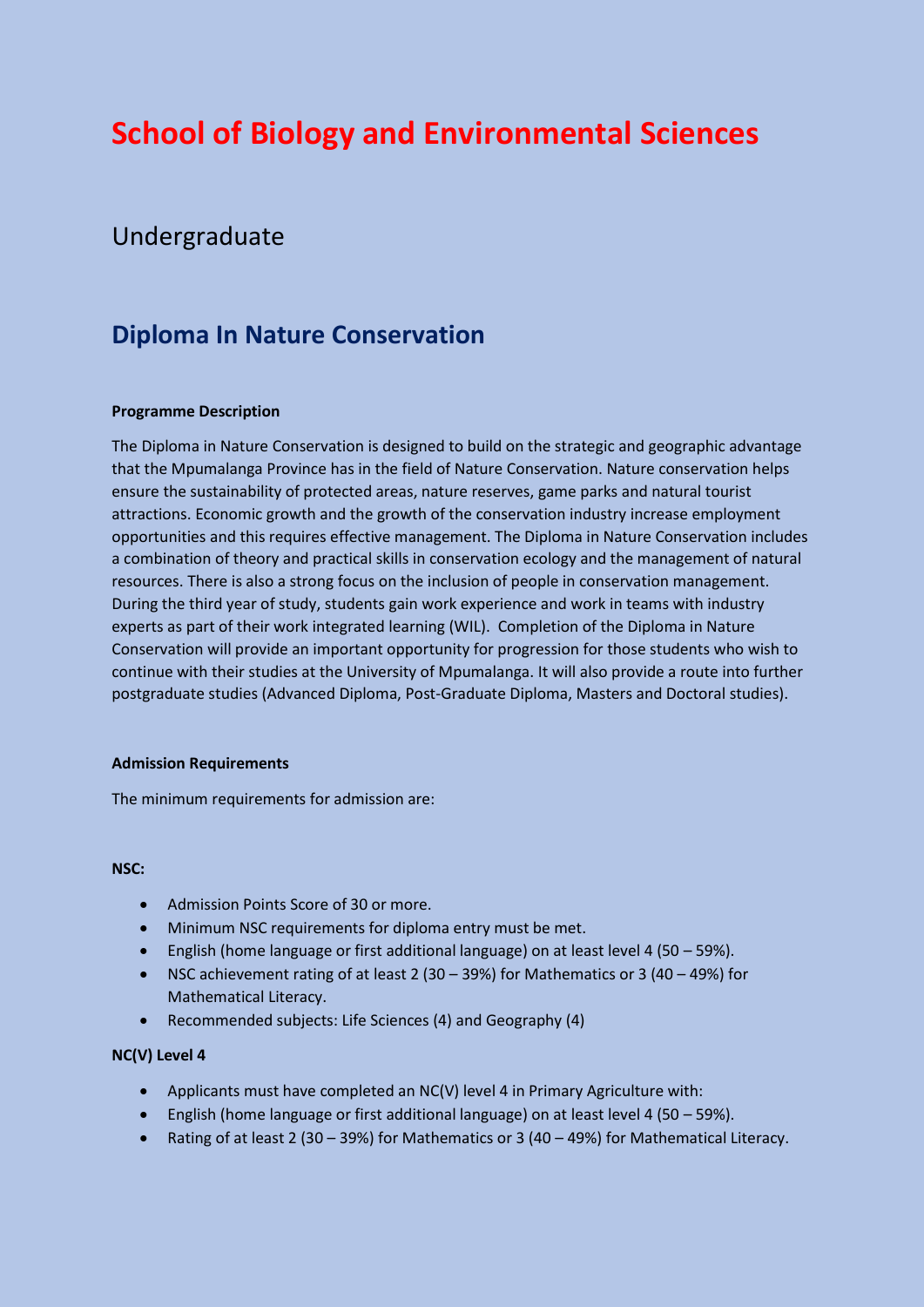Students will be considered on a monthly basis and students who meet or exceed the minimum entrance requirements will be offered places.

### **Advanced Diploma In Nature Conservation**

#### **Programme Description**

The Advanced Diploma in Nature Conservation at the University of Mpumalanga has a strong focus on the inclusion of people in conservation and has been carefully designed to provide very clear career paths for students. Mpumalanga, and South Africa more broadly, are characterised by competing and often conflicting demands for land for agriculture and forestry, for conservation and tourism, for mining, and for human settlement. Thus, the new generation of conservationists must be able to work in this contested space and understand the genuine demands from all the players. This is a key aim of the Advanced Diploma in Nature Conservation.

#### **Admission Requirements**

The minimum requirements for admission are:

 A Diploma in Nature Conservation (or equivalent) at NQF level 6 with a minimum of 60% for major subjects.

Students who have completed a 360 credit Diploma in an appropriate field such as conservation will be considered for this Programme.

Students will be considered on a monthly basis and students who meet or exceed the minimum entrance requirements will be offered places.

#### **Duration**

The Advanced Diploma in Nature Conservation is at exit level 7 on the HEQSF, with a requirement of 120 credits as a minimum. The Advanced Diploma in Nature Conservation is offered over 1 year.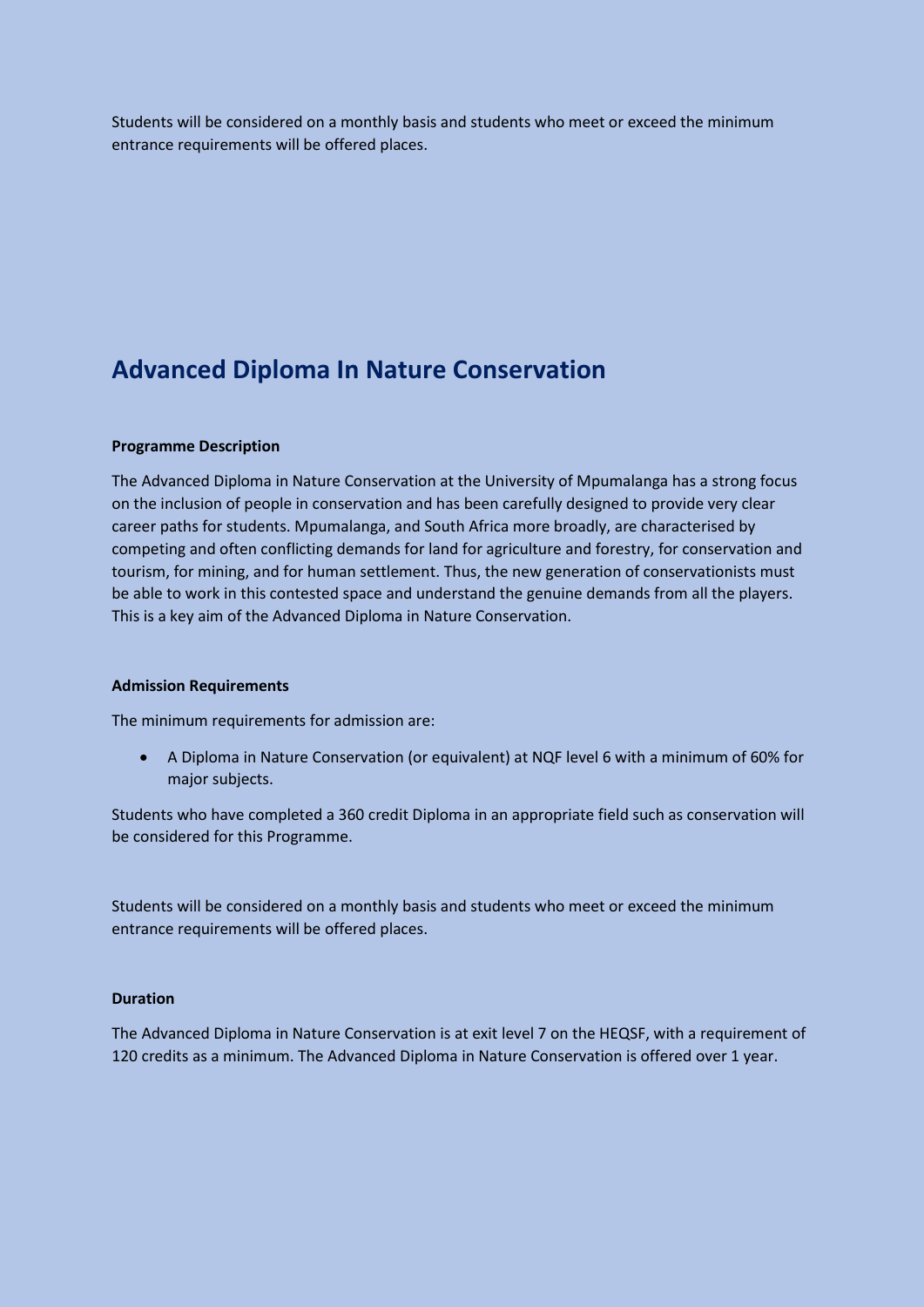### **Bachelor of Science**

### **Programme Description**

The BSc at the University of Mpumalanga has a strong biological and geographical focus and has been carefully designed to provide very clear career paths for students. Mpumalanga, and South Africa more broadly, are characterised by competing and often conflicting demands for land for agriculture and forestry, for conservation and tourism, for mining, and for human settlement. Thus, the new generation of natural and geographical scientists must be able to work in this contested space and understand the genuine demands from all the players. This is a key aim of the BSc qualification.

#### **Admission Requirements**

The minimum requirements for admission are:

#### **NSC**

Admission point score of 30.

- Minimum NSC requirements for degree entry must be met.
- English (Home Language or First Additional Language on at least NSC level 4 (5059%).
- Mathematics on minimum NSC level 4 or Mathematics literacy on minimum NSC level 6.
- A minimum of NSC level 4 for two of Life Science, Physical Science or Geography.

South African students who have written under another Examination Board and International students must have similar scores for the same or similar subjects to be considered.

Students who have completed a 360 credit Diploma in an appropriate field such as conservation will be considered for this degree.

Students will be considered on a monthly basis and students who meet or exceed the minimum entrance requirements will be offered places.

#### **Duration**

The BSc Programme is at exit level 7 on the HEQSF, with a requirement of 360 credits as a minimum. The BSc programme is offered over 3 years (120 credits per year x 3 years = 360 credits).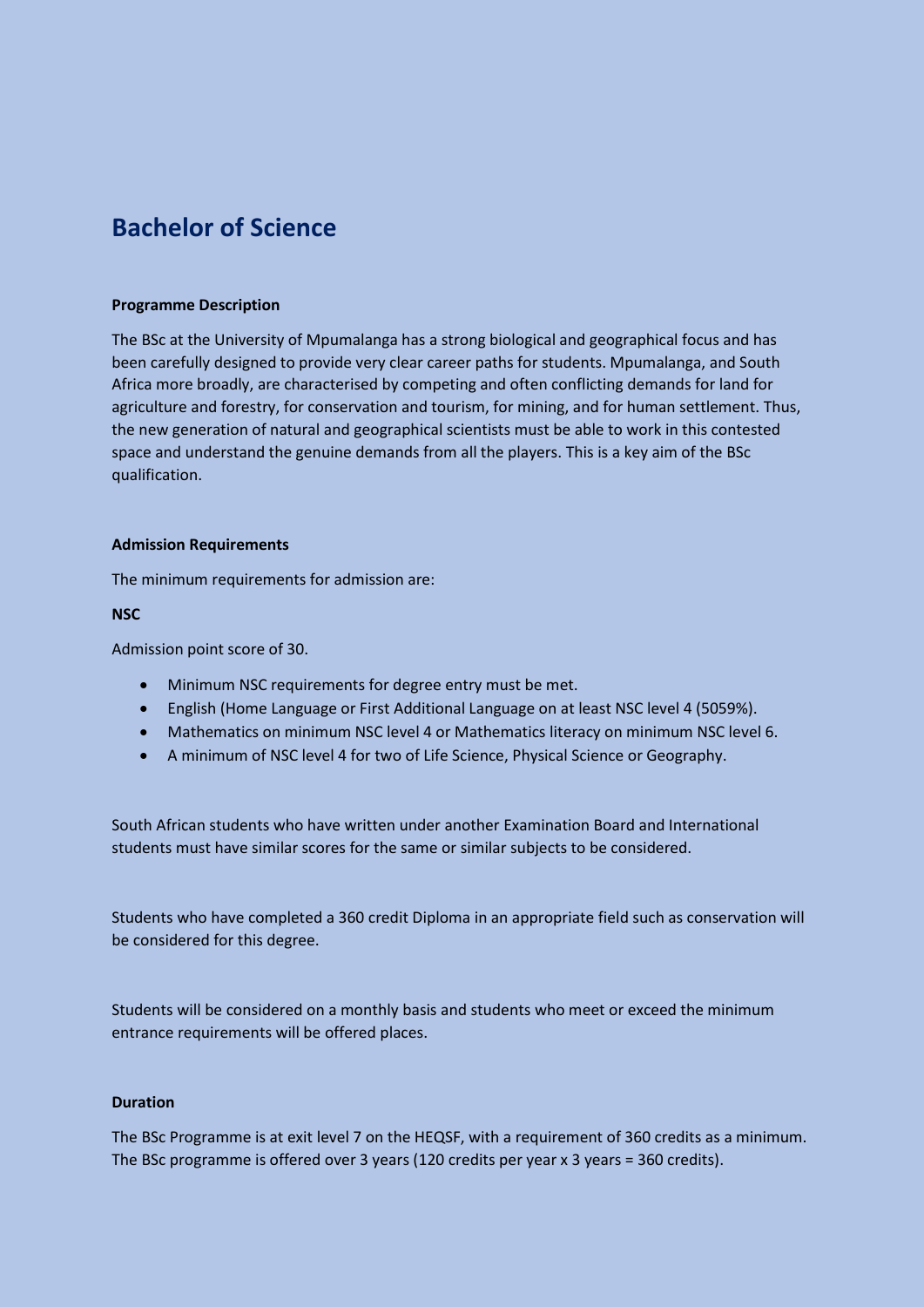### **Bachelor of Science in Environmental Science**

#### **Programme Description**

The purpose of the programme is to provide students with a firm grounding in the environmental sciences from which they can start to specialise in integrative environmental science with ecology, or geography with GIS or water management.

#### **Admission Requirements**

The minimum requirements for admission are:

### **NSC**

- Admission point score of 30.
- Minimum NSC requirements for degree entry must be met.
- English (Home Language or First Additional Language on at least NSC level 4 (5059%).
- Mathematics on minimum NSC level 4 or Mathematics literacy on minimum NSC level 6.
- A minimum of NSC level 4 for two of Life Science, Physical Science or Geography.

South African students who have written under another Examination Board and International students must have similar scores for the same or similar subjects will be considered.

Students who have completed a 360 credit Diploma in an appropriate field such as conservation will be considered for this degree.

Students will be considered on a monthly basis and students who meet or exceed the minimum entrance requirements will be offered places.

### **Duration**

The BSc (Environmental Science) is at exit level 7 on the HEQSF, with a requirement of 360 credits as a minimum. The BSc (Environmental Science) is offered over 3 years (120 credits per year x 3 years = 360 credits).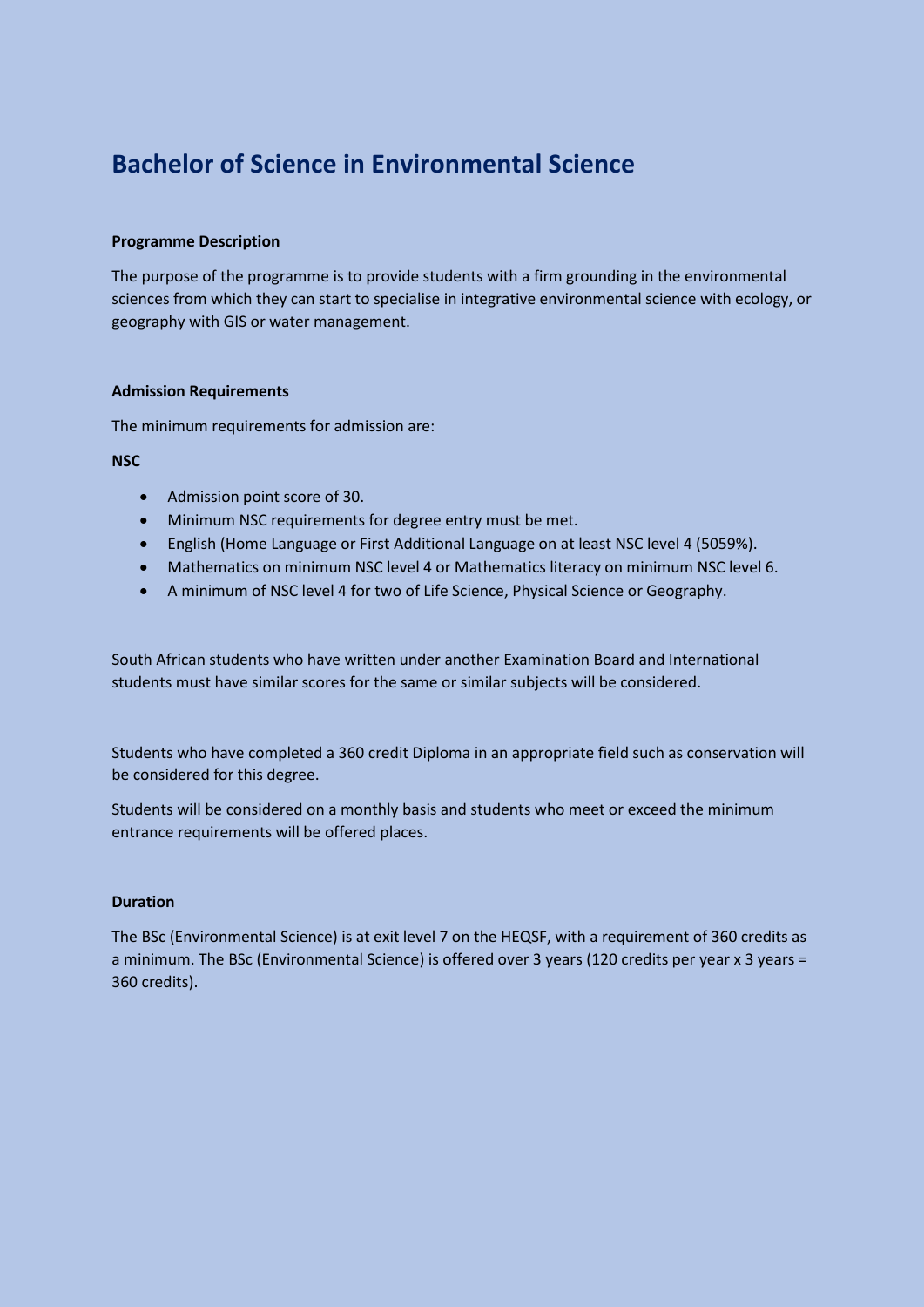### **School of Computing and Mathematical Sciences**

### Undergraduate

### **Higher Certificate in Information Communication Technology in User Support**

### **Programme description**

The HCert (ICT User Support) curriculum will empower graduates with the practical, professional and soft skills that are necessary to be competitive in the field. The purpose of the HCert (ICT User Support) is to enable the students to acquire knowledge and skills that will enable them to use Information and Communication Technology (ICT) and computing skills to provide user support services as technicians and helpdesk practitioners. Graduates will possess appropriate competencies, knowledge and technical skills related to the service desk environment. The HCert (ICT User Support) will provide students with sufficient theoretical, analytical and practical knowledge in emerging ICTs to allow for professional and academic growth in careers such as support services and communication networks, so as to make a constructive contribution to industry and society at large.

### **Admission requirements**

### **Candidates with a National Senior Certificate**

Diploma and / or Higher Certificate Endorsement

- APS of 20 with Maths and 22 with Maths Literacy
- NSC achievement rating of at least 2 (30-39%) for Mathematics or 4 (50-59%) for Mathematical Literacy.
- English (Home Language or First Additional Language on at least NSC level 4 (50-59%).
- NSC achievement rating of at least 2 (30-39%) for any other three content subjects

### **Applicants with a National Certificate (Vocational)**

A Level 4 NC (V) in an Information Technology and or a Computer Science/Studies discipline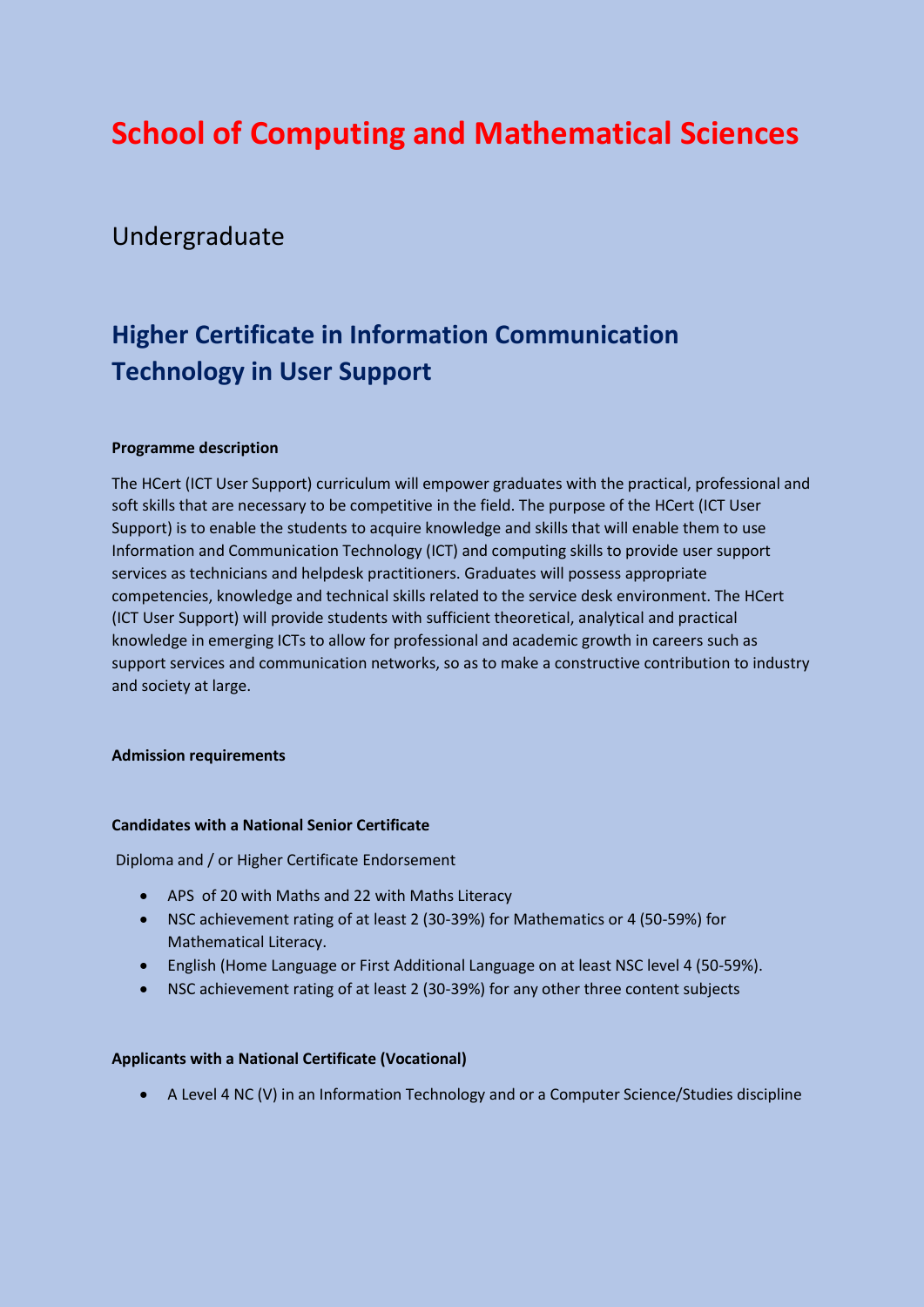### **Diploma in ICT in Application Development**

### **Programme Description**

The aim/focus of the Diploma in Information and Communication Technology in Applications Development is to provide learners with a career-focused professional qualification, featuring industry referenced knowledge in terms of technological competences and soft skills. Students will be knowledgeable and competent in the discourse and practice of the ICT discipline. They will also have specialist knowledge of computer applications development and will be subjected to a range of professional, entrepreneurial and personal development initiatives relevant to the ICT industry and lifelong learning.

### **Admission Requirements**

- Candidates should have a matric certificate with a Diploma endorsement and meeting the minimum admission requirements of a Level 4 (50 %+) in English Home Language as well as a Level 4 (50%) in Mathematics.
- One additional language
- Any other four modules
- Minimum APS scores of 24 or more.

### **Advanced Diploma in ICT in Application Development**

### **Programme Description**

The purpose of this qualification (Advanced Diploma ICT in Applications Development) is to provide learners with a career-focused professional qualification featuring advanced industry referenced computing knowledge, technological competencies and soft skills. Students will be knowledgeable and competent in the discourse and practice of the ICT discipline. Students will also have advanced specialist knowledge of computer applications development. This will involve effective application development skills in the creation of software applications that are critical for organisational competitiveness in the fourth industrial revolution.

### **Admission Requirements:**

 Candidates should obtain a Diploma in Information and Communication Technology or any other relevant Diploma in ICT with an average of 60% in exit modules;

Candidates should have Information Systems and Application Development (Programming) as core modules of their qualification.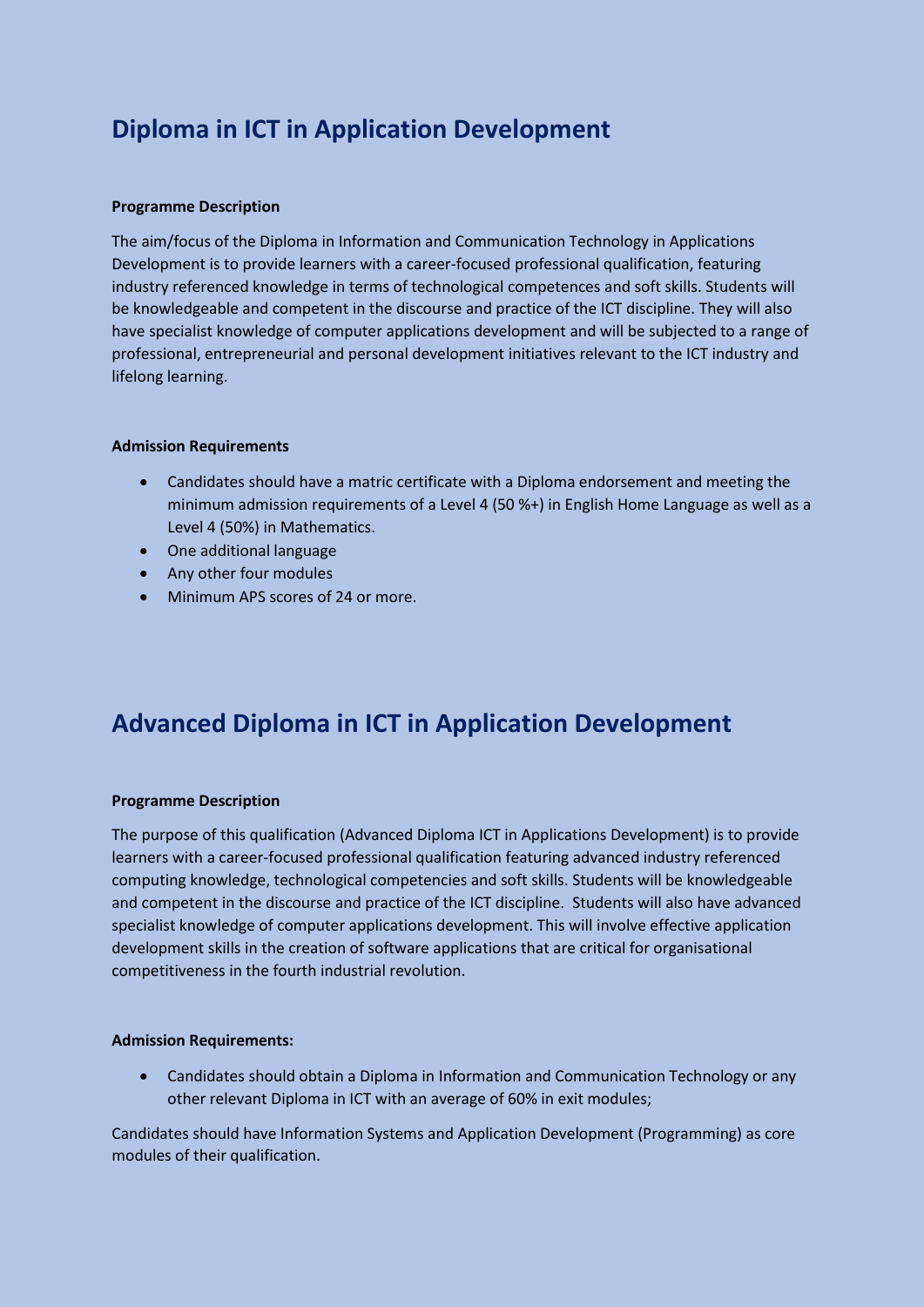### **Bachelor of Information and Communication Technology**

### **Programme description**

The purpose of the BICT is to enable the students to acquire knowledge and skills that will enable them to use Information and Communication Technology (ICT) and computing skills to develop solution(s) to the needs of different industries and of society. It will produce graduates with appropriate competencies and knowledge that is deliberately aligned to solving ICT business-related problems. It provides them with sufficient theoretical, analytical and practical knowledge in emerging ICTs to allow for professional and academic growth in careers such as applications development, analytics etc. to make a constructive contribution to industry and society at large. The skill sets presented by the programme also allow the graduates to develop as holistic practitioners with creative and innovative skills, applied and cognitive competencies in the acquisition, interpretation and application of ICT principles ethically and in a professional manner. It further aims to equip them to become life-long independent learners who are capable of undertaking research in order to make original contributions to knowledge and society.

#### **Admission Requirements:**

### **Students with National Senior Certificate**

- Bachelor endorsement
- APS score of 32
- English first or additional language at level 4
- Mathematics at level 4

### **Students with NCV (level 4)**

- NCV Level 4 with at least 60% in the fundamental subjects
- including English and Mathematics
- AND at least 70% in four vocational subjects relevant to the field of Information technology.
- Students with a Higher Certificate or Diploma in a relevant ICTCourse

May be able to progress or articulate into the BICT in some cases with credit accumulation and transfer.

### Postgraduate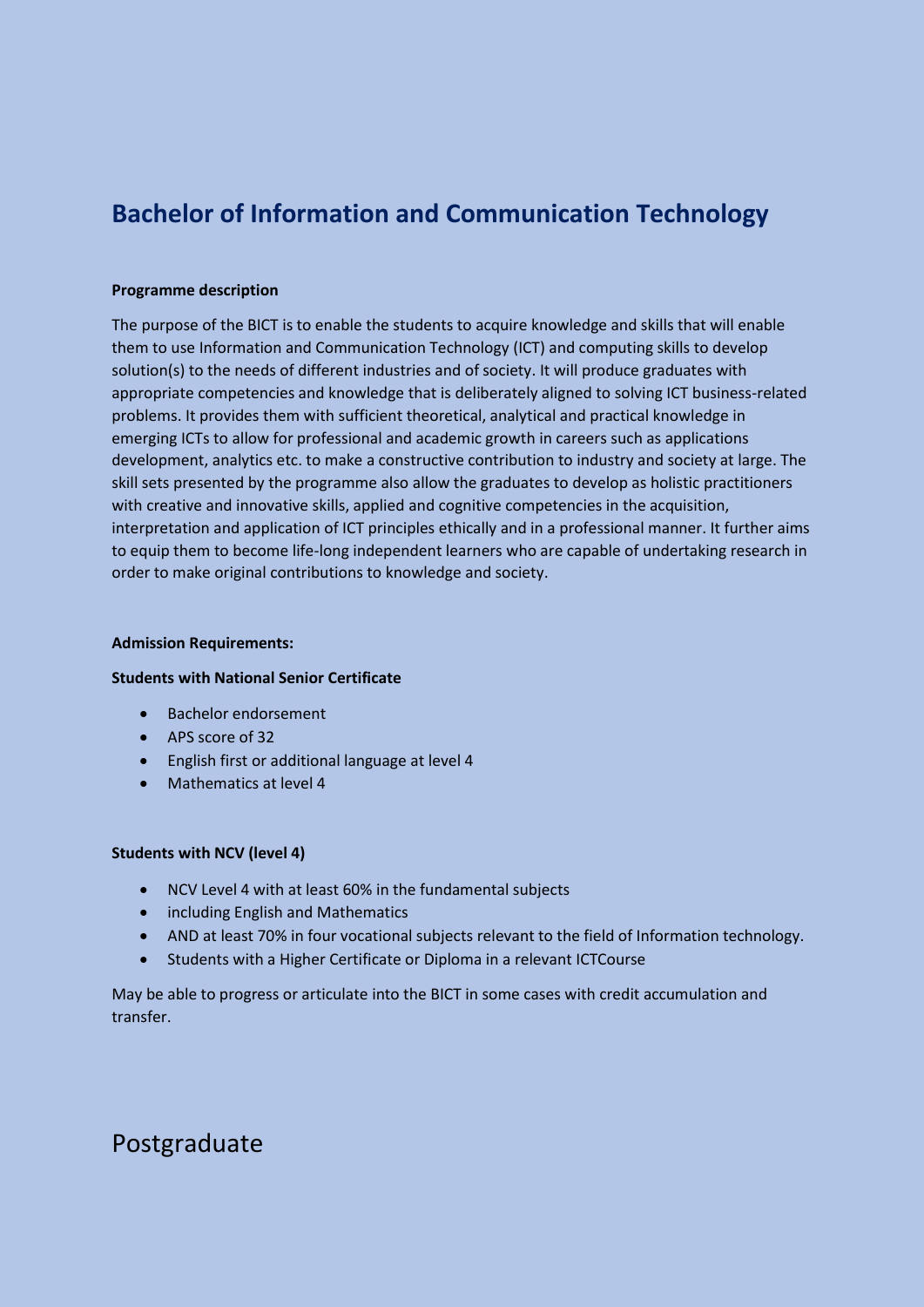### **Postgraduate Diploma in Information and Communication Technology**

### **Programme description**

The purpose of the PGDip (ICT) is to enable the students to acquire advanced knowledge and skills that will enable them to use Information and Communication Technology (ICT) and computing skills to develop solutions to the needs of different industries and of society. It will produce graduates with appropriate competencies and knowledge that are deliberately aligned to solving ICT businessrelated problems. It will provide them with advanced theoretical, analytical and practical knowledge in emerging ICTs and allow for professional and academic growth in careers such as applications development, analytics, networking, cybersecurity and business, so as to make constructive contributions to industry and society at large.

#### **Duration**

• One year full-time

#### **Admission Requirements:**

- An Advanced Diploma in Information and Communication Technology (NQF 7), or
- Bachelor of ICT, OR
- any other relevant 3-year degree at NQF 7 with ICT as a major subject.

RPL will be applied according to the national and university policies

Admission into the Post Graduate Diploma in ICT is not automatic. A selection interview or assessmet may be conducted as part of the admission process.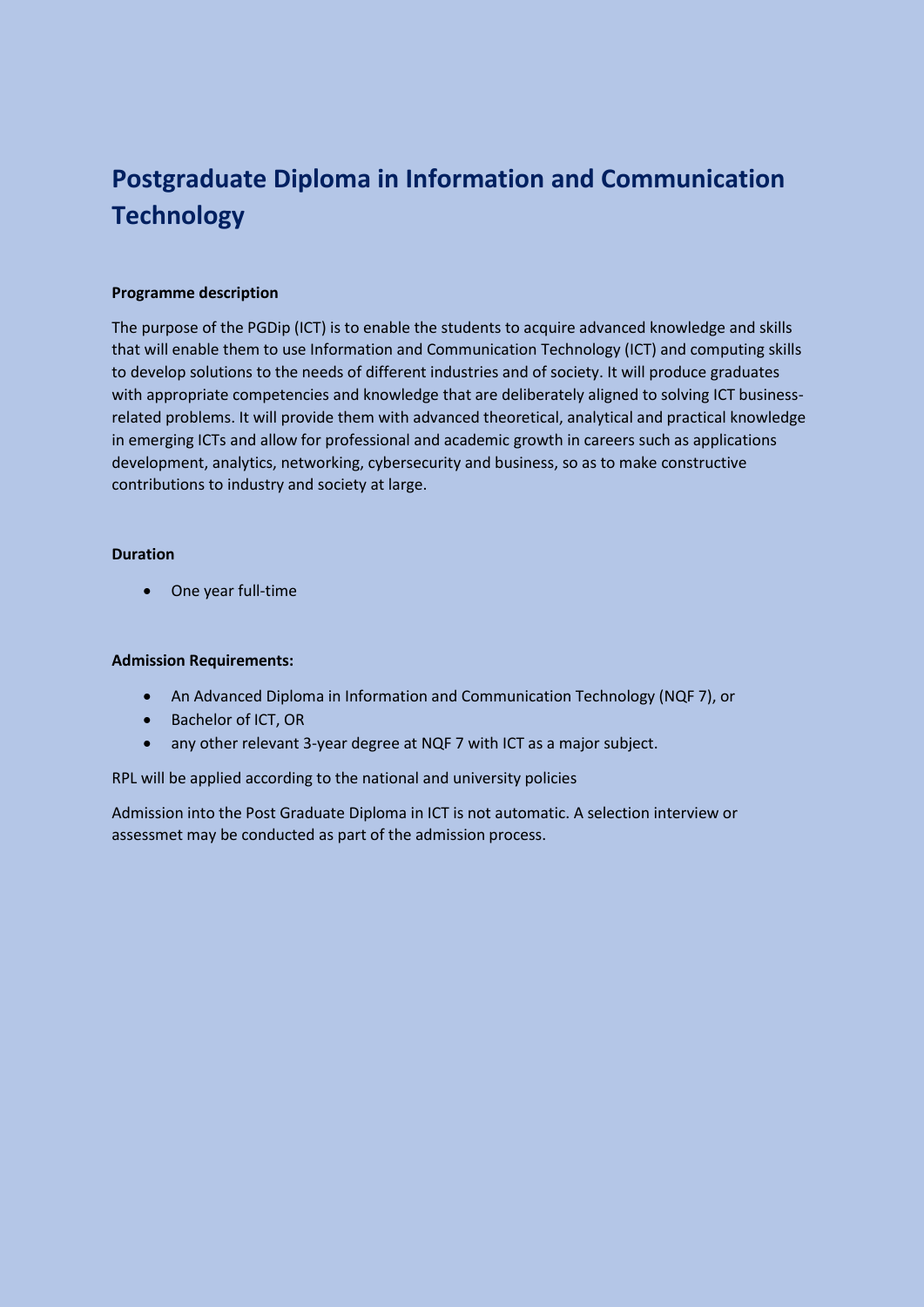## Faculty of Education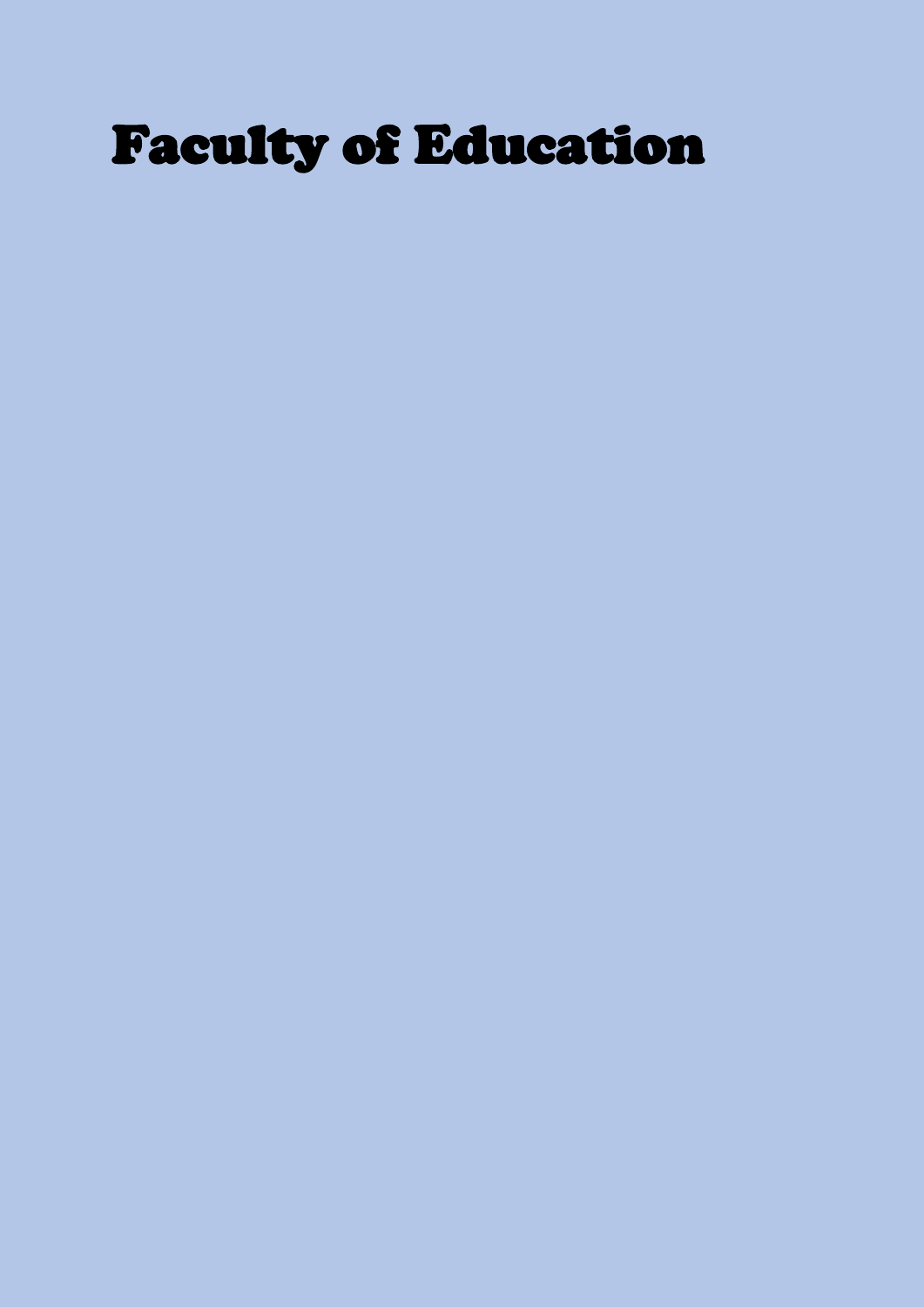### **School of Foundation Phase Teaching**

### Undergraduate

### **Bachelor of Education in Foundation Phase Teaching**

### **Programme Description**

The aim of the qualification is to deliver professionally qualified beginner teachers for the Foundation Phase. This is done by providing student teachers with a well-rounded education that equips them with the required subject content knowledge base, teaching competence, a nuanced understanding of the integrated nature of theory and practice in education and the context of the teaching profession in South Africa. The programme focuses specifically on child development, literacy, numeracy (mathematics) and the knowledge that underpins life skills.

### **Admission Requirements**

To be able to gain access to the Bachelor of Education in Foundation Phase Teaching programme, applicants are required to have the appropriate combination of recognised National Senior Certificate (NSC) subjects, as well as certain levels of achievement in these subjects. The minimum entry requirements for studies as legislated by the government do not guarantee a prospective student admission to this programme.

Preliminary admission is based on the results obtained in the final Grade 11 examination. Final admission is based on the final Grade 12 results.

### **A valid National Senior Certificate with admission for degree purposes**

- The subjects to be used in the calculation of the APS are the prescribed seven subjects.
- The APS achievement rating of Life Orientation is divided by 2 in the calculation of the APS.
- If an applicant included more than the minimum of three electives in his/her NSC the four compulsories and the three best of the electives are used.
- Minimum APS scores of 26 with Mathematics or 27 with Mathematical

### Postgraduate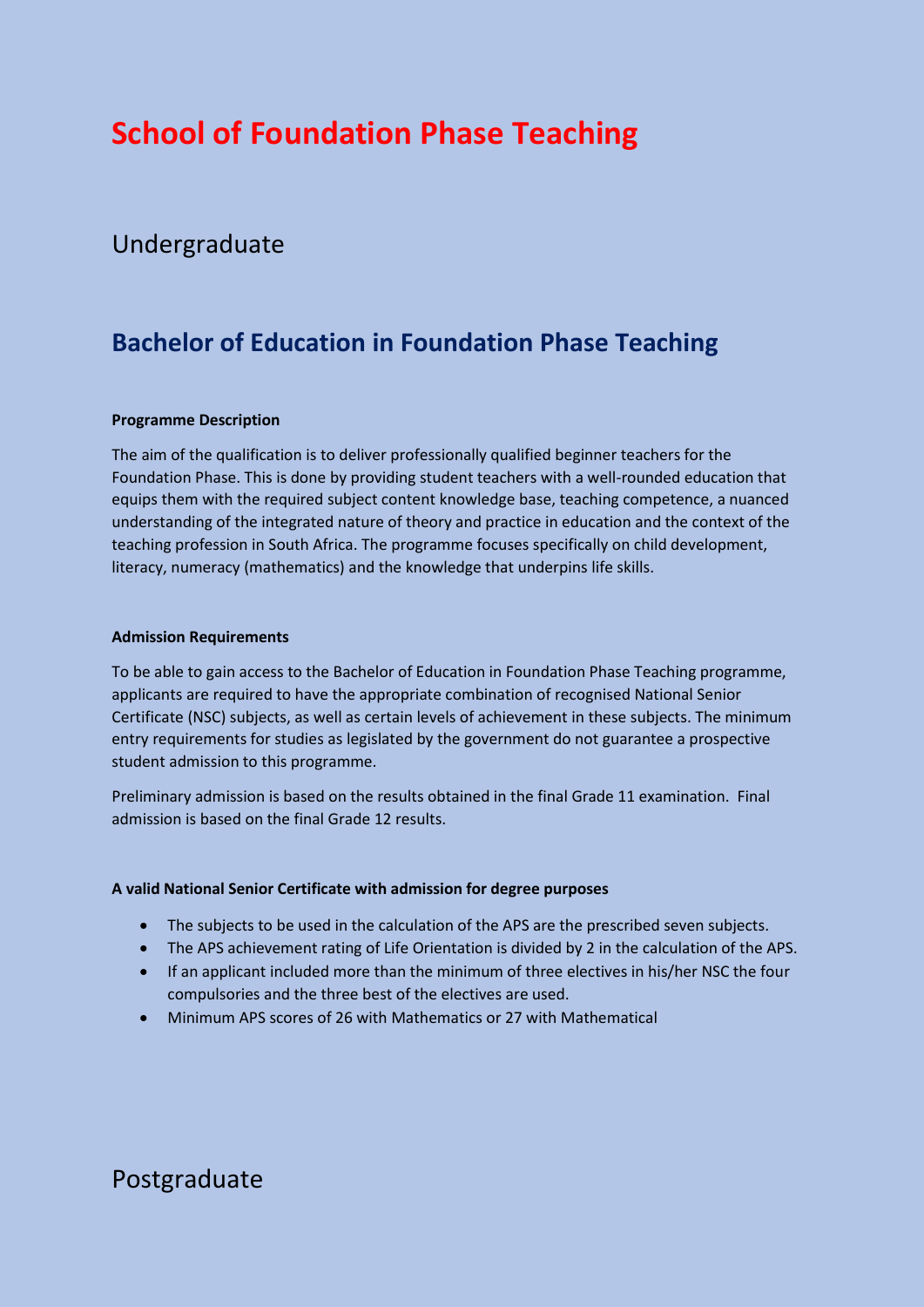### **Master of Education in Early Childhood Education**

#### **Programme Description**

The Master of Education in Early Childhood Education program at UMP is a Research Master's degree designed for students wishing to further their education and conduct research in the area of Early Childhood Education, Curriculum Studies, Inclusive Education, Technology in Education and Leadership Management or Governance. A master's degree in early childhood has the unique opportunity to shape and influence the lives of children; a stage in life when children undergo a lot of changes regarding all aspects of their lives.

#### **Admission Requirements**

The minimum requirements for admission are: A candidate can be admitted if he/she holds one of the following qualifications:

- a B.Ed. Hons degree/B.Ed. (Postgraduate)
- an applicable Honours degree and a teacher's diploma
- has achieved an average of at least 60% in the Honours or related examination.

#### **Duration**

The Master of Education in Early Childhood Education programme is a 180 credit, exit level 7 qualification. This is a one year qualification (Full-time) or two year qualification (Part-time).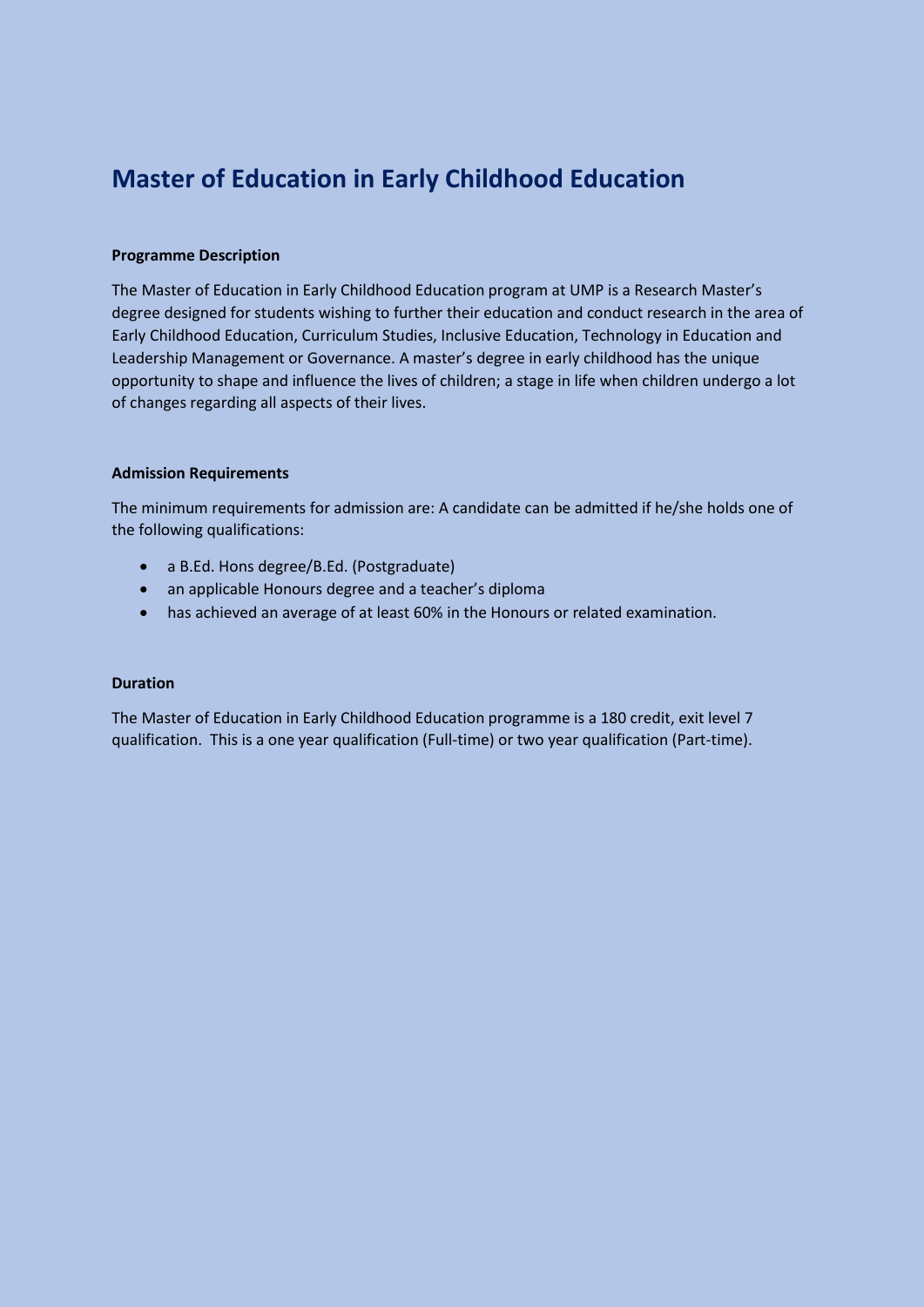## Faculty of Economics, Development and Business Sciences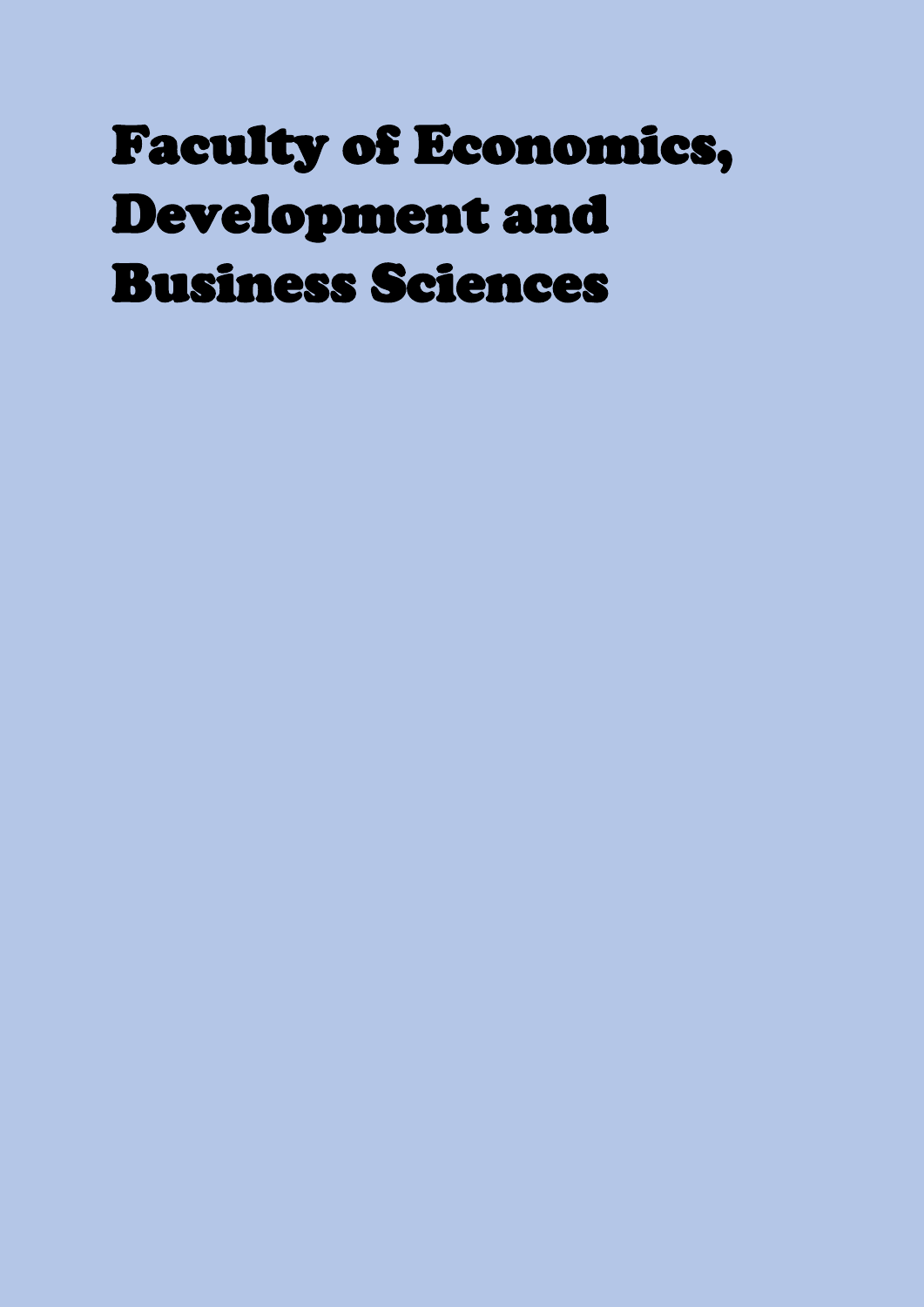### **School of Development Studies**

### Undergraduate

### **Bachelor of Administration**

### **Programme Description**

The Bachelor of Administration Degree is designed to develop skills and competencies of students to prepare them for a career in the public sector, parastatals, trade unions, non-governmental organisations, private sector and academic careers at the high education institutions. The programme also enables students to develop in-depth, advanced discipline-specific skills and applied competence that will provide them with opportunities for intellectual personal growth, more purposeful employment and the ability to make a meaningful contribution to the society.

#### **Admission Requirements**

National Senior Certificate;

- Admission Point Score (APS) of 32;
- Mathematics: Level 2 (30-39%). Mathematical Literacy: Level 3 (40-49%);
- English (Home or First Additional Language): Level 4 (50-59%);
- Second language: Level 4 (50-59%; and
- Students who wish to take Economics as an elective must have Mathematics: Level 4 (50-59%)

### **Bachelor of Commerce**

### **Programme Description**

The Bachelor of Commerce (General) which was launched in 2018 is currently the only qualification on offer. The BCom (General) is a 360 SAQA credits and HEQSF level 7-degree qualification with a minimum duration of three (3) years to complete.

#### **Admission Requirements**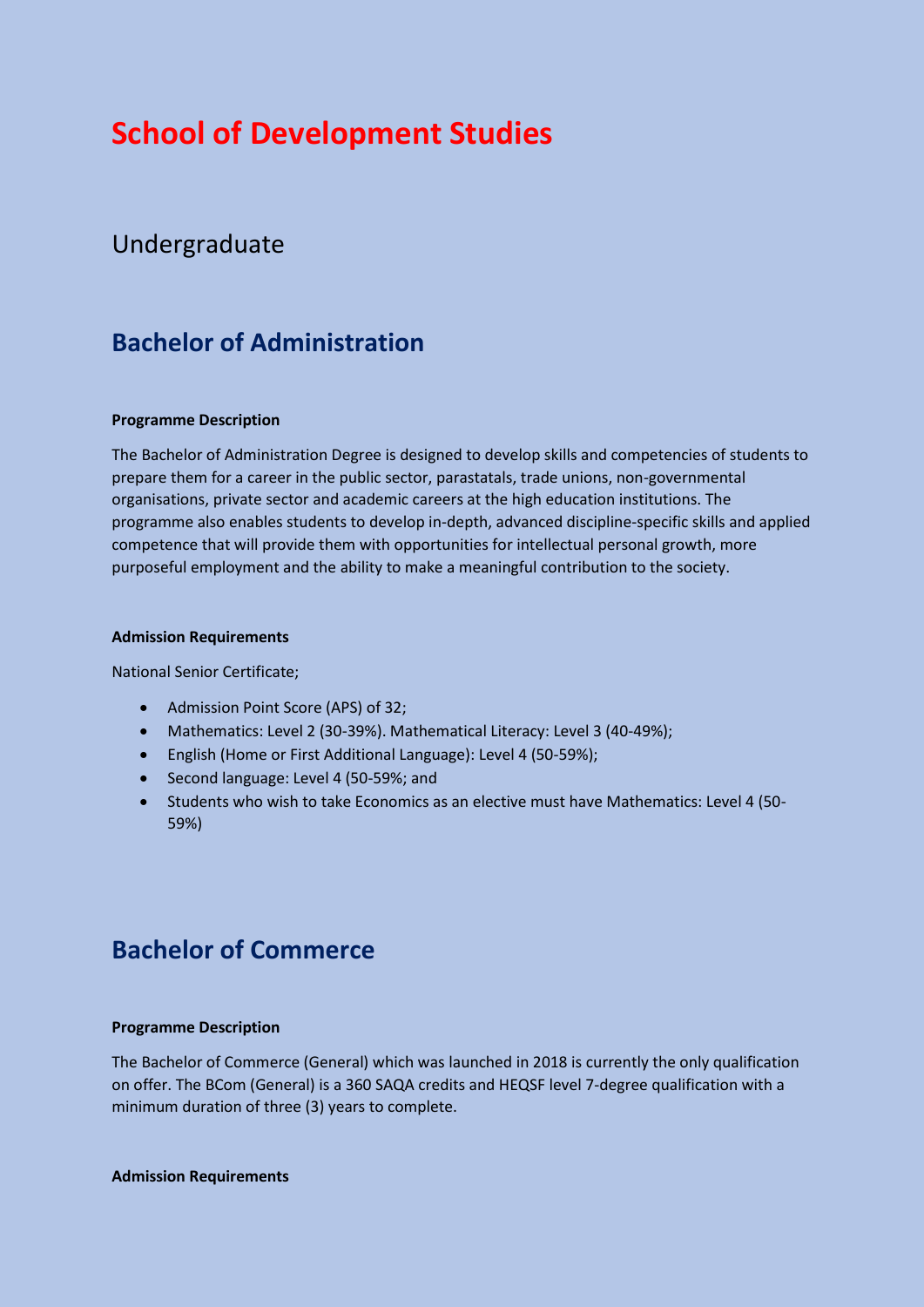National Senior Certificate;

- Admission point score (APS) of 30;
- Mathematics: Level 4 (50-59%). Mathematical literacy is not acceptable;
- English (Home or First Additional Language): Level 4 (50-59%).

### **Bachelor of Development Studies**

### **Programme Description**

South Africa and many other developing countries are facing facets of challenges which among others include poverty, inequality and unemployment. To address these challenges, multiple of actors from the state, private sectors and NGO's need to get involved in the implementation of variety of interventions and activities which are holistic in nature and which are aimed at promoting sustainable development deemed necessary to communities in different locations. Therefore, there is a need to develop and increase the knowledge, understanding, skills and expertise in order to apply a multidimensional and multidisciplinary approach towards activities and research that will bring about planning, analysing, critiquing, designing, formulating and implementing development processes which integrates the understanding of the local development context, environmental, social, political, economic and cultural dynamics of each local area of intervention in order that poverty and inequality can be eradicated.

### **Admission Requirements**

- 1.Bachelor of Development Studies
- National Senior Certificate, meeting the minimum requirements for admission to bachelors' degree as gazette for admission to higher education. Students need to meet admission point score of 32.
- Entrance Requirement include, Mathematics level 2 or Math Literacy level 3, English level 4, and Geography/History and One Other Social or Commercial Sciences Subject at level 4.

### **Bachelor of Laws**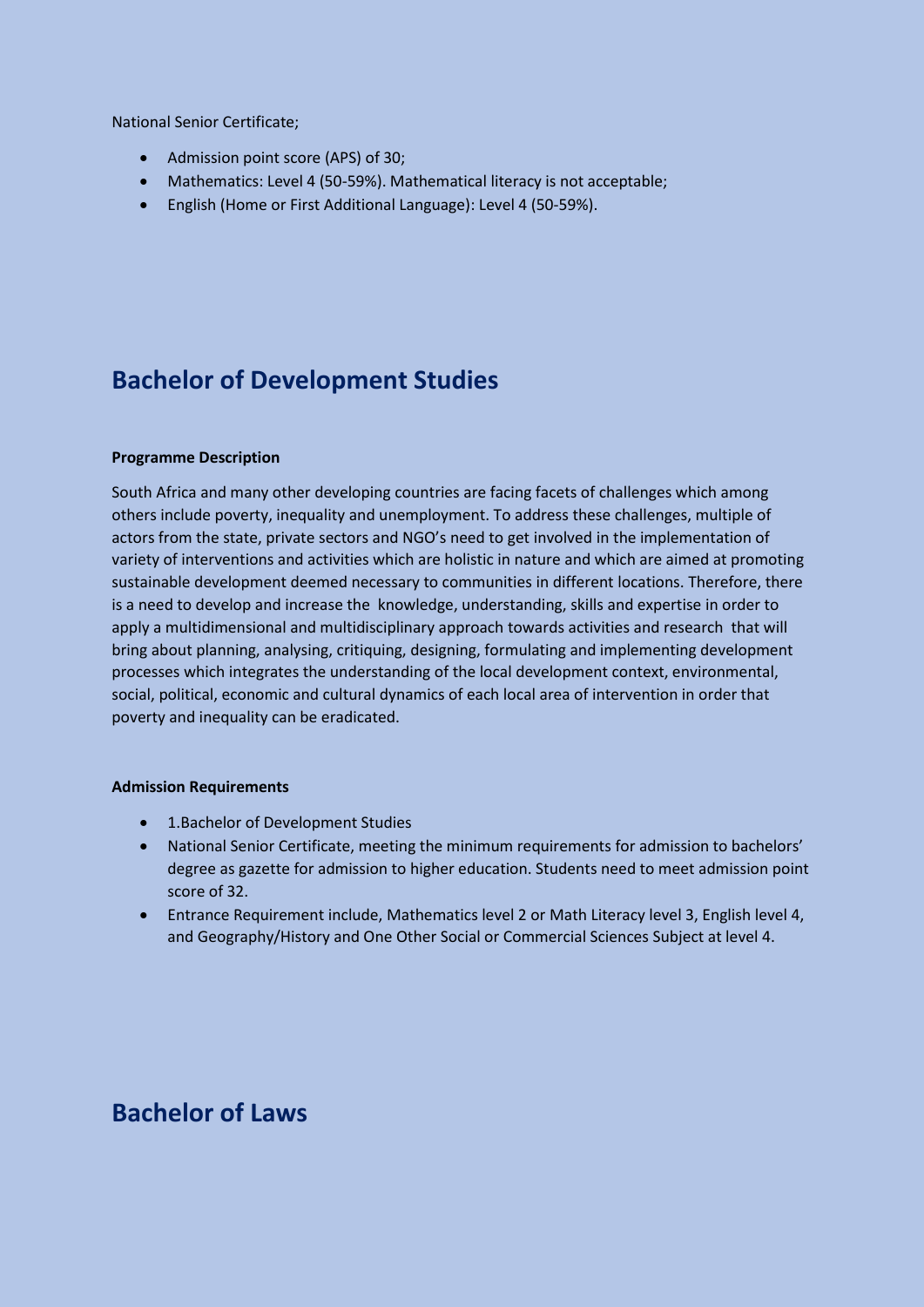#### **Description of the Programme**

The design and delivery of the proposed LLB programme will ensure the achievement of the programme outcome in a number of ways. Firstly, the programme extensively and comprehensively covers all the fundamentals as well as several specialized subject areas in the discipline of law; viz private law, public law, public law, mercantile law and adjectival/formal law. Secondly, the interrelatedness between the different modules and areas of law, especially in light of constitutional state that is committed to social justice and to addressing the injustices of the past. Students also have to take Fundamental and Human Rights Law as a compulsory module offered in the programme at NQF level 8.

#### **Admission Requirements**

The minimum requirements for admission are:

- National Senior Certificate with Bachelor endorsement with an APS score of 33 with the following minima:
- English Language (1st or additional language) at level 4
- Additional Language at level 4
- Mathematics at level 3 OR
- Mathematical Literacy at level 4

### Postgraduate

### **Bachelor of Commerce Honours In Economics**

### **Programme Description**

The BCom honours in economics programme is a 1 year full-time, 120 credits and NQF exit level 8 qualification which includes compulsory and elective modules. It provides an important route for progression into further postgraduate studies, Masters and Doctoral for those who wish to continue with their studies at the University of Mpumalanga or elsewhere.

#### **Admission Requirements**

To be admitted to the BCom Honours (Economics) programme a student should have a: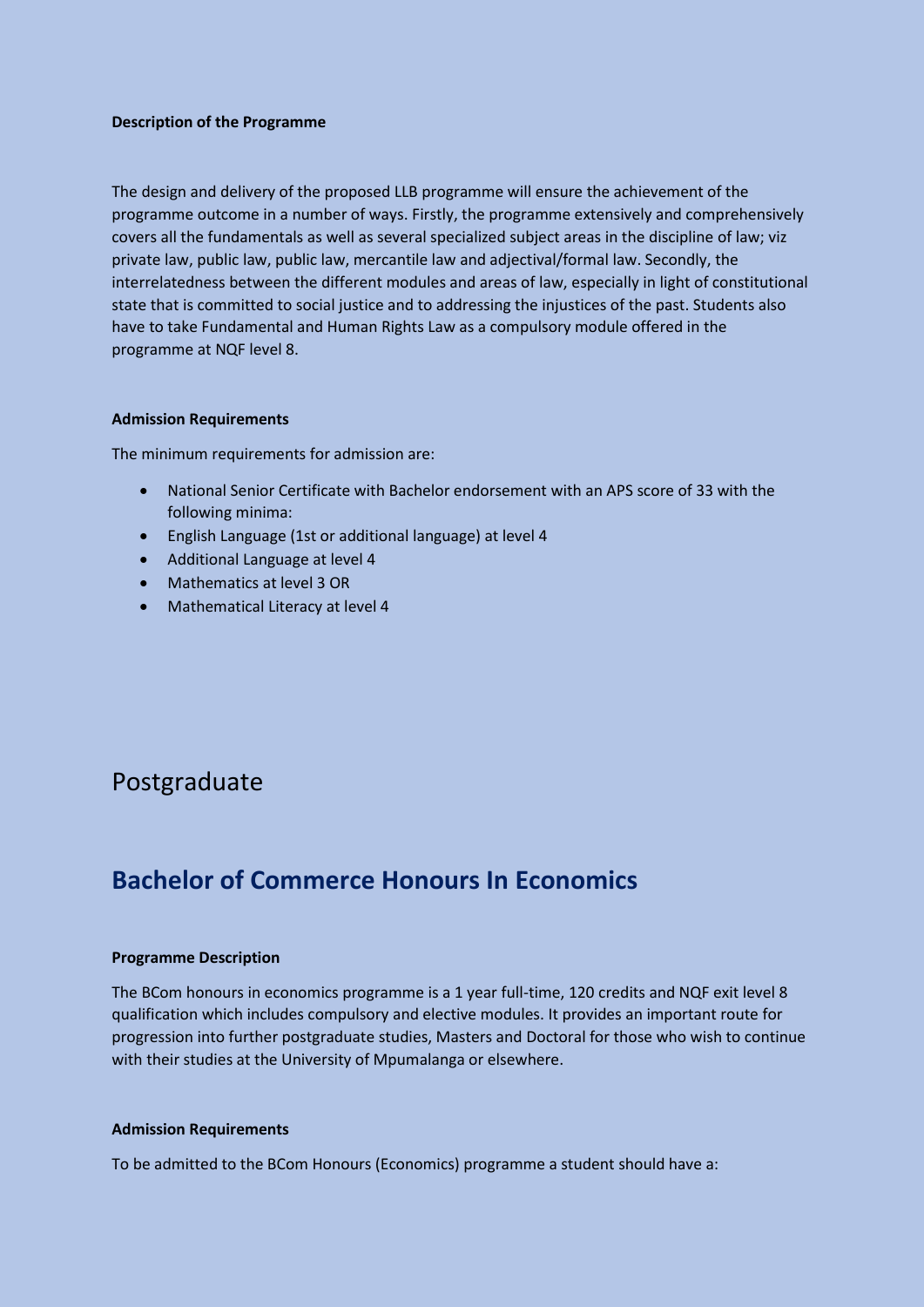- a Bachelor of Commerce (BCom) with majors in Economics with an average of 60%.
- a minimum average of 60% in Economics modules in the third year is required for admission.

### **Bachelor of Development Studies Honours**

#### **Programme Description**

In 2019, the University of Mpumalanga launch a postgraduate honours degree in Development Studies. This was done to afford development studies graduate an opportunity to further and advance their studies. The honours degree is designed and is facilitated in such a way that it brings about deeper understanding of issues, topics and themes which students dealt with in their undergraduate studies. Furthermore, students are expected to do a year course research module and project (to produce about 45-page mini-dissertation) which gives them a better understanding of relationships, connections and synergies of different development concepts, debates and discourses pertaining to their areas of study interest. The honours degree give students an advantage and provide a bridging gap to those who wants to do Masters and Doctoral degree respectively, either within the University of Mpumalanga or elsewhere. Bachelor of Development Studies Honours is a one Year qualification with total credits of 120.

#### **Admission Requirements**

A candidate can be admitted for an Honours Degree if he/she meets the following criteria:

- Hold an Undergraduate Bachelor of Development Studies or relevant qualification.
- Has achieved an average of at least 60% in the third year level undergraduate studies.

### **Master of Development Studies**

#### **Programme Description**

Master of Development Studies at University of Mpumalanga afford students an opportunity to further their studies and do independent research work on areas of their own interest. In this programme students are guided and supported by assigned highly qualified supervisors in the field of development studies and other related disciplines.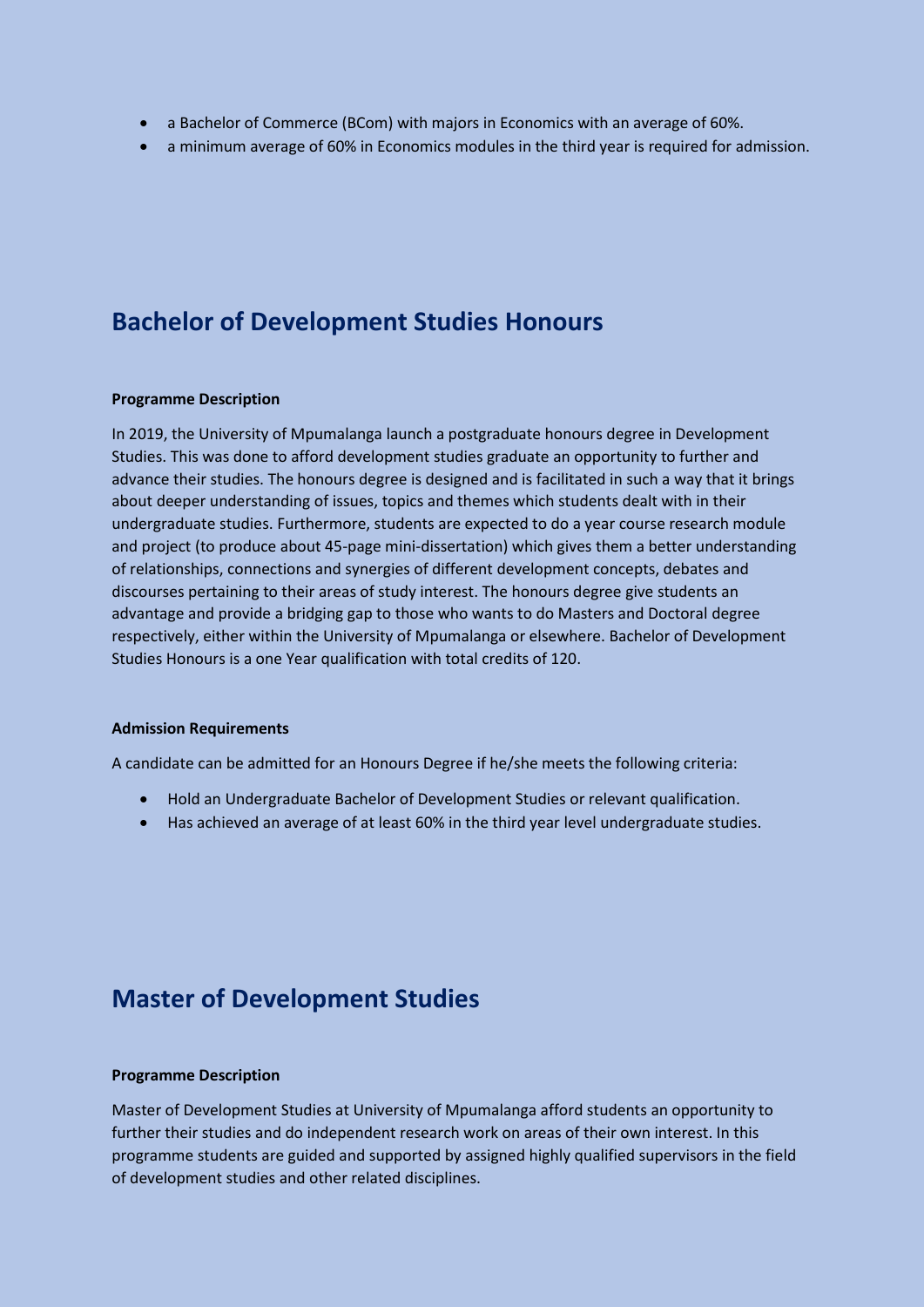#### **Admission Requirements**

In order to qualify for admission, you need to meet the following criteria:

- Hold an Honours degree in Development Studies or any relevant field of study with an average of 60%
- Has achieved an average of at least 60% in the Honours research project

### **Master of Commerce (MCOM)**

#### **Programme description**

The Master of Commerce is a 180 credits and NQF exit level 9 qualification which provide students with an opportunity to undertake independent and original research in a commerce discipline within CESM category 04: Business, Economics and Business Management studies. The MCom programme is by dissertation meaning that 100% of the time is spent on independent, self-directed but supervised research. This supervision is provided through direct contact between the student and the supervisor.

#### **Admissions**

The minimum requirements for admission into the MCom programme are:

- BCom Honours (NQF level 8) qualification with a pass of at least 60% in the appropriate commerce field.
- Postgraduate Diploma in an appropriate field of commerce with a pass of at least 60%.

### **Doctor of Philosophy in Development Studies**

#### **Programme Description**

The purpose of the Doctor of Philosophy (PhD) in Development Studies at the University of Mpumalanga is to prepare Doctoral students/candidates for an academic career in development and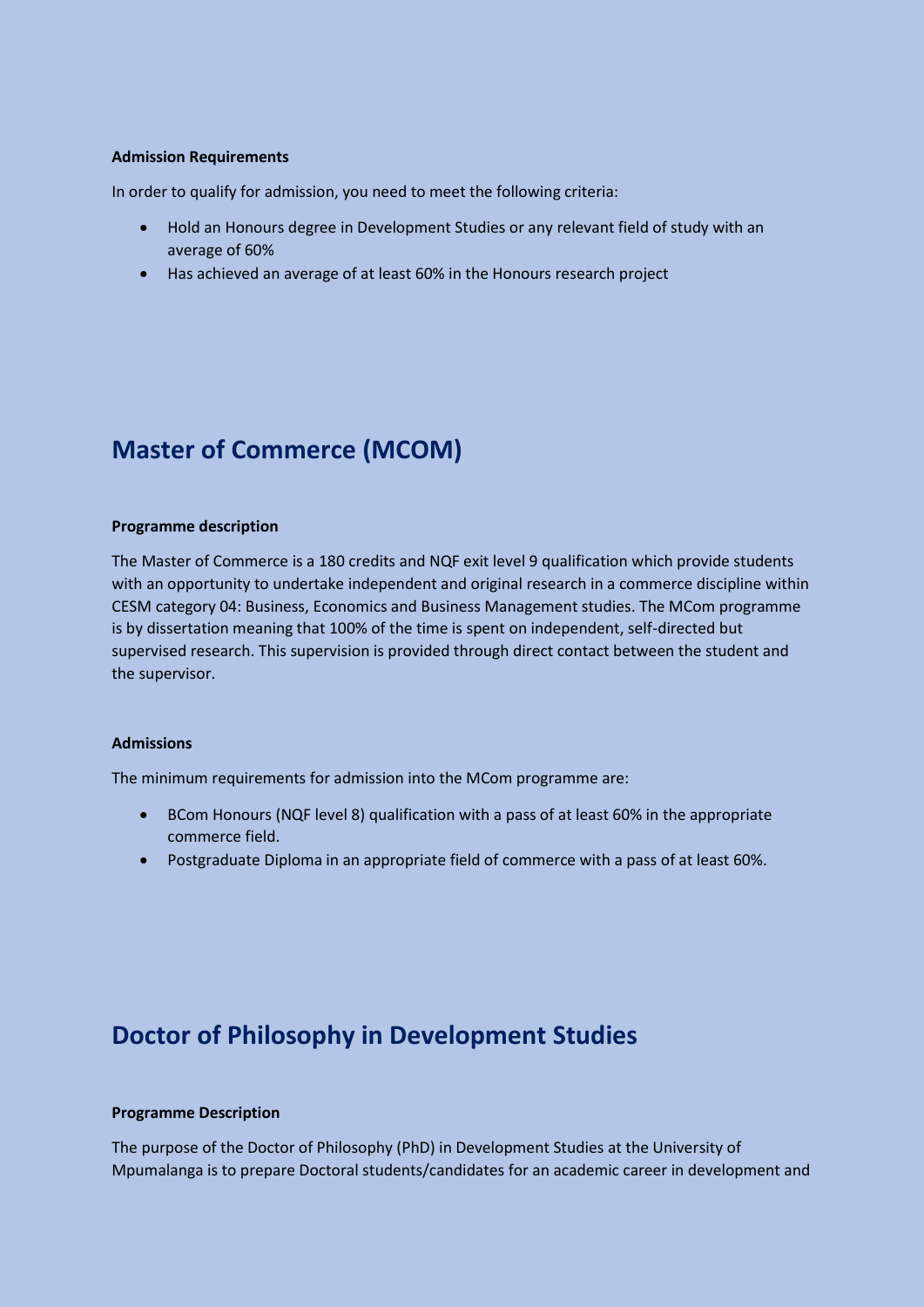associated fields by undertaking research at the most advanced academic level culminating in submission of a thesis. The PhD in Development Studies at the University of Mpumalanga is by research. A distinguishing trait will be the capacity for substantial independent scholarly research whereby a candidate will be expected to make significant scientific contribution to the field of Development Studies that will be judged by independent experts applying contemporary standards of the discipline.

### **Admission Minimum Requirements**

To qualify for admission, you need to meet the following criteria:

- Hold a Master's degree in development studies or any relevant field of study
- At least 60% mark in the Master's degree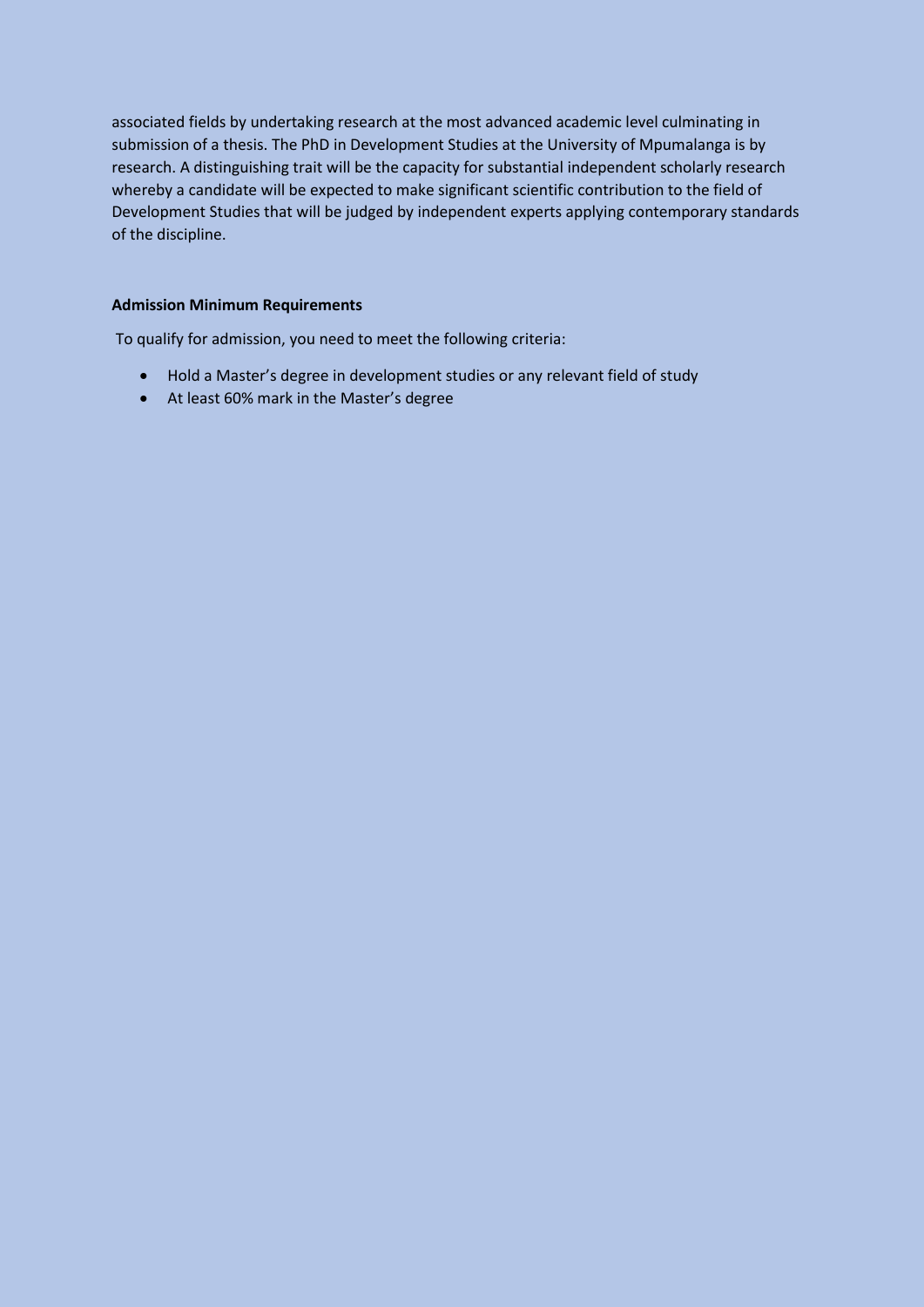### **School of Hospitality and Tourism Management**

### Undergraduate

### **Diploma in Hospitality Management**

### **Programme Description**

The aim/focus of the Diploma in Hospitality Management is to provide learners with the appropriate knowledge, technical and personal skills and attitudes to work effectively, efficiently and sustainably at operational and supervisory levels within the hospitality industry. Their basic managerial and high level operational competencies in hospitality management operation will provide the foundation to process into managerial positions. The diploma will enable graduates to manage future operations competently including front office management, housekeeping, culinary arts, beverage services, practical knowledge of wines, cocktails and Barista training.

#### **Admission Requirements:**

- Candidates should have a matric certificate with a Diploma endorsement and meeting the minimum admission requirements of a Level 4 (50 %+) in English Home Language as well as a Level 3 (40%+) in Mathematics or Level 4 (50%+) in Mathematical Literacy.
- One additional language
- Any other four modules
- Minimum APS scores of 24 or more with Mathematics or APS scores of 25 or more with Mathematical Literacy.

### **Advanced Diploma in Hospitality Management**

#### **Programme Description**

The aim of the qualification is to develop the student's applied and cognitive competencies in the acquisition, interpretation, understanding and applications of hospitality management principles. The student will be able to analyze and explain strategic and operational decisions in the context of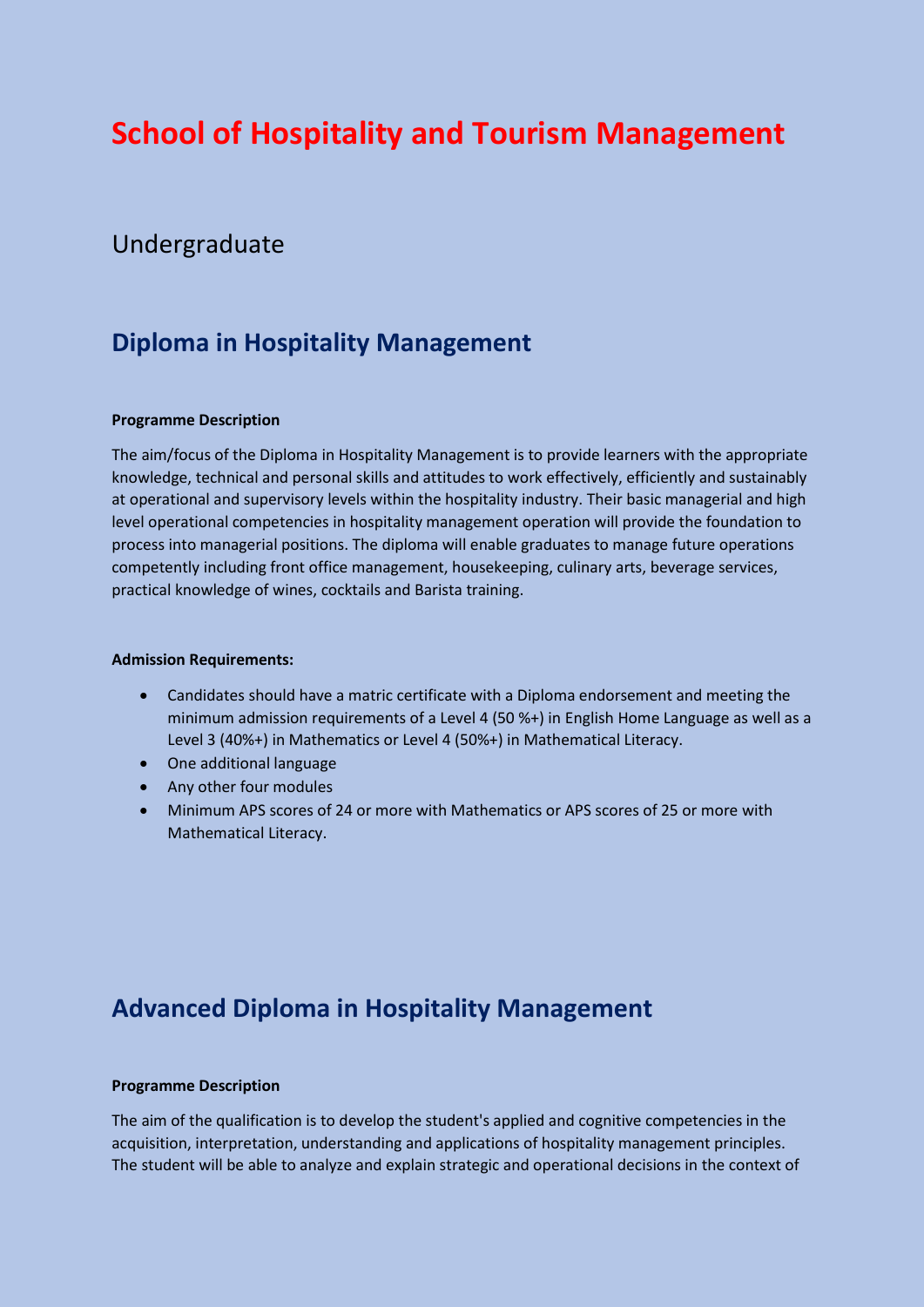the hospitality and/or tourism industry and to assess and interpret the external impact of decisions. The student will also be able to reflect on their managerial decisions and applications to assess the effect thereof in the holistic context of hospitality management.

### **Admission Requirements**

 A three-year Diploma in Hospitality Management or any other hospitality related qualification at NQF level 6;

### Postgraduate

### **Postgraduate Diploma in Hospitality Management**

### **Programme Description**

The aim of the qualification is to provide students with an academic learning opportunity to enter the hospitality industry at a higher management level, able to utilise and apply critical thinking skills and problem-solving techniques. The programme combines theory and practice to give students the chance to apply their knowledge, making use of case studies, practical engagement and site visits. Critical soft skills are embedded in the coursework. The programme also paves the way for students to develop an analytical mindset that will be crucial for managers and leaders in the field.

### **Admission Requirements**

An Advanced Diploma in Hospitality Management, or a Bachelor's Degree in Hospitality Management, or a Baccalaureus Technologiae: Hospitality Management, or an equivalent qualification in the cognate field at NQF Level 7, with relevant instructional offerings.

A 60% average score by the student in the preceding qualification.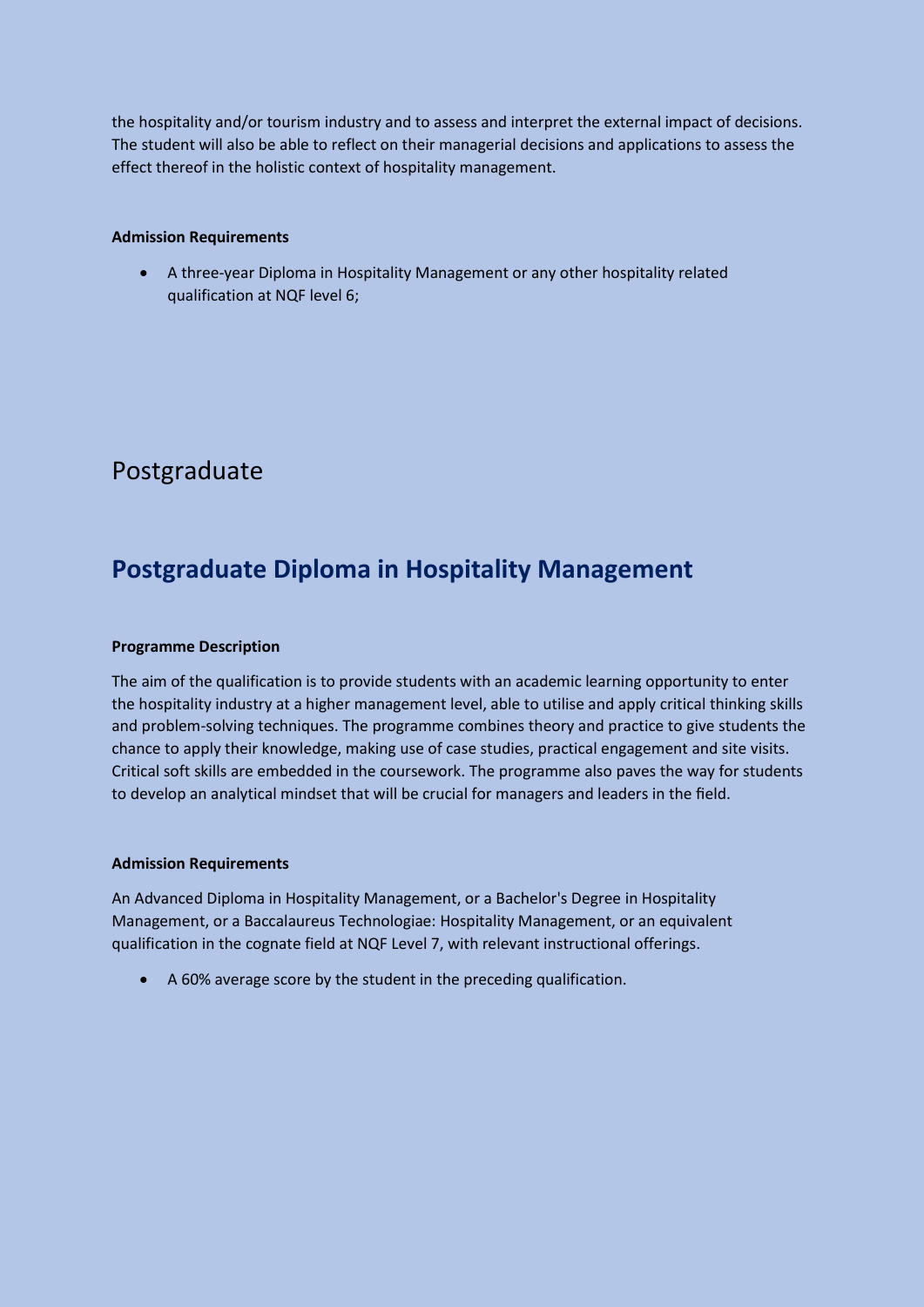### **School of Social Sciences**

### Undergraduate

### **Bachelor of Arts General**

#### **Programme Description**

The Bachelor of Arts degree is a three year programme offered on a full-time basis. It provides students with a broad academic basis for students to gain a fuller understanding of the social world in which they live. It offers a flexible degree structure with wide range of subjects that allow students more choice in the construction of their career path. The degree requires students to choose two majors (specialised study taken to the third year). Upon its completion, students may proceed to Post-Graduate studies which offer increased depth and specialisation in the majority of subjects offered.

#### **Admission Requirements**

- Grade 12 Bachelor university entrance with a minimum APS of 28 or above or equivalent.
- English level 4; Maths level 2 / Maths literacy level 3

### Postgraduate

### **Bachelor of Arts Honours in English**

**Programme Description**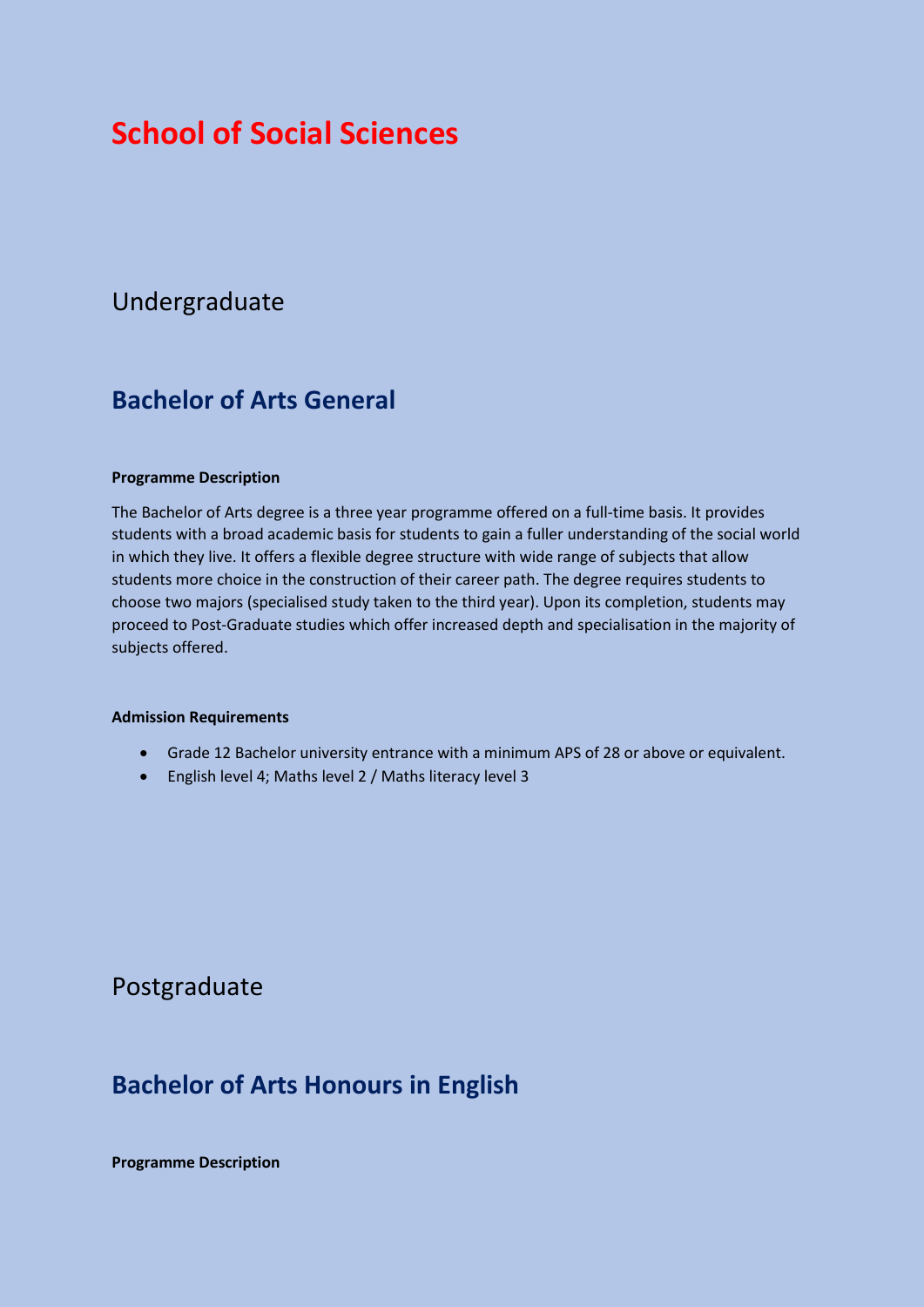The BA Honours in English is a one year, full-time, 120 credit, NQF exit level 8 qualification which includes compulsory and elective modules. It provides an important route for progression into further postgraduate studies (Master's and Doctoral) for those who wish to continue with their studies at the University of Mpumalanga or elsewhere.

#### **Admission Requirements**

To be admitted to the BA Honours (English) a student should have:

 A Bachelor of Arts or other first degree at exit level 7, with English as a major subject and an average of 65% or higher for English modules in the final year.

### **Bachelor of Arts Honours in Industrial Psychology**

#### **Programme description**

The primary purpose of this qualification is to provide qualifying learners with applied competence in the mastering, analysis, interpretation and understanding of Industrial Psychological principles and methods. This qualification will enable students to acquire knowledge, specific skills and applied competence for continued personal intellectual growth, gainful economic activity, rewarding contributions to enterprises, the economy and society.

#### **Admission Requirements:**

The minimum admission requirements for the BA (Honours) in Industrial Psychology are:

 A Bachelor of Arts or other first degree at exit level 7, with Industrial Psychology as a major subject and a 60% or above average for Industrial Psychology modules in the final year as well as a minimum of 60% for Research Methodology.

### **Bachelor of Arts Honours in Psychology**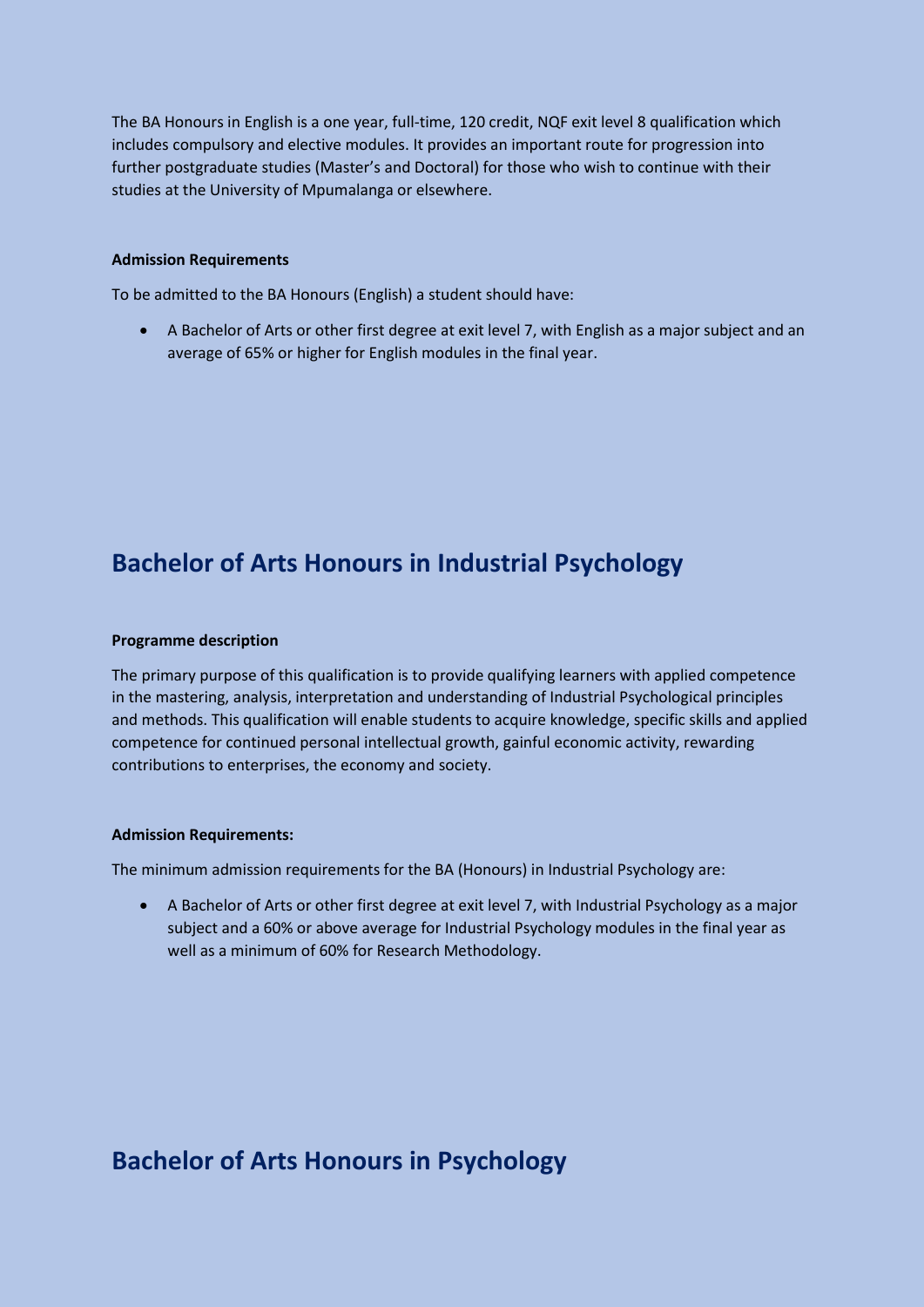#### **Programme description**

The primary purpose of this qualification is to provide qualifying learners with applied competence in the mastering, analysis, interpretation and understanding of Industrial Psychological principles and methods. This qualification will enable students to acquire knowledge, specific skills and applied competence for continued personal intellectual growth, gainful economic activity, rewarding contributions to enterprises, the economy and society.

#### **Admission Requirements:**

The minimum admission requirements for the BA (Honours) in Industrial Psychology are:

 A Bachelor of Arts or other first degree at exit level 7, with Industrial Psychology as a major subject and a 60% or above average for Industrial Psychology modules in the final year as well as a minimum of 60% for Research Methodology.

### **Bachelor of Arts Honours in Siswati**

#### **Programme description**

The BA Honours in Siswati is a one year, full-time, 120 credit, NQF exit level 8 qualification which includes compulsory and elective modules. It provides a significant route for progression into further postgraduate studies (Master's and Doctoral) at the University of Mpumalanga or elsewhere.

#### **Admission Requirements:**

 The minimum admission requirements for the BA Honours in Siswati is a Bachelor of Arts or other first degree at exit level 7, with Siswati as a major subject and a 60% or above average for Siswati modules in the final year. Students who fail to meet the minimum requirement of 60% will be considered upon the motivation to the Faculty Board and the Higher Degrees Committee of the university, and subsequent approval by all approved University structures.

Selection of a limited number of candidates to enrol in the programme: A School admission committee will assess eligibility of all applicants. Applicants who exceed the minimum entrance requirements will be given an immediate offer.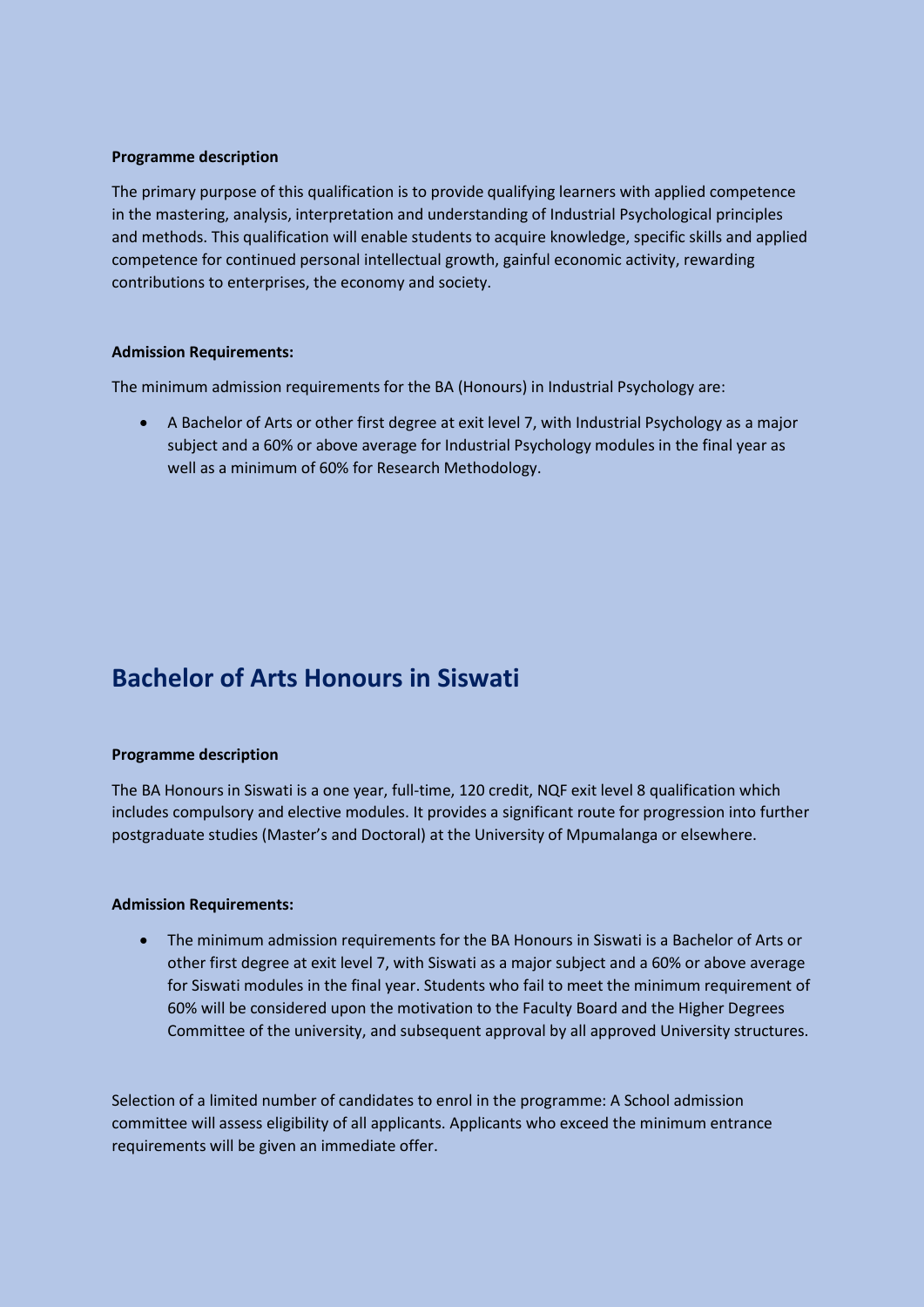### **Bachelor of Arts Honours in Sociology**

#### **Programme description**

The BA Honours in Sociology is a 1-year full-time programme. Honours in Sociology is structured to provide training in sociological theory and research. The modules offer students a wide range of contemporary societal issues and concerns. The degree requires students to do seven (7) modules: 6 compulsory modules and then choose between 2 electives. Upon its completion, students may proceed to Master's level studies.

#### **Admission requirements:**

 Admission will be considered for a student who has completed Sociology as a major up to third-year level in the undergraduate BA Degree. A minimum of 60% in Sociology, in the preceding undergraduate degree, is required.

If a student does not comply with the requirements mentioned above, admission may be granted by the Dean of the Faculty, at the recommendation of the Chairperson of the Department.

### **Master of Arts in Sociology**

#### **Programme Description**

The Master of Arts degree in Sociology is structured in such a way that it exposes students to a wide range of sociological theories and research. The Master`s degree by dissertation offers students the opportunity to research various contemporary societal issues and concerns. The degree requires students to complete a dissertation that integrates sociological theories with practical social issues. Students will be guided to conduct independent qualitative, quantitative or mixed methods research.

#### **Admission Requirements**

Admission will be considered for a student who has completed: